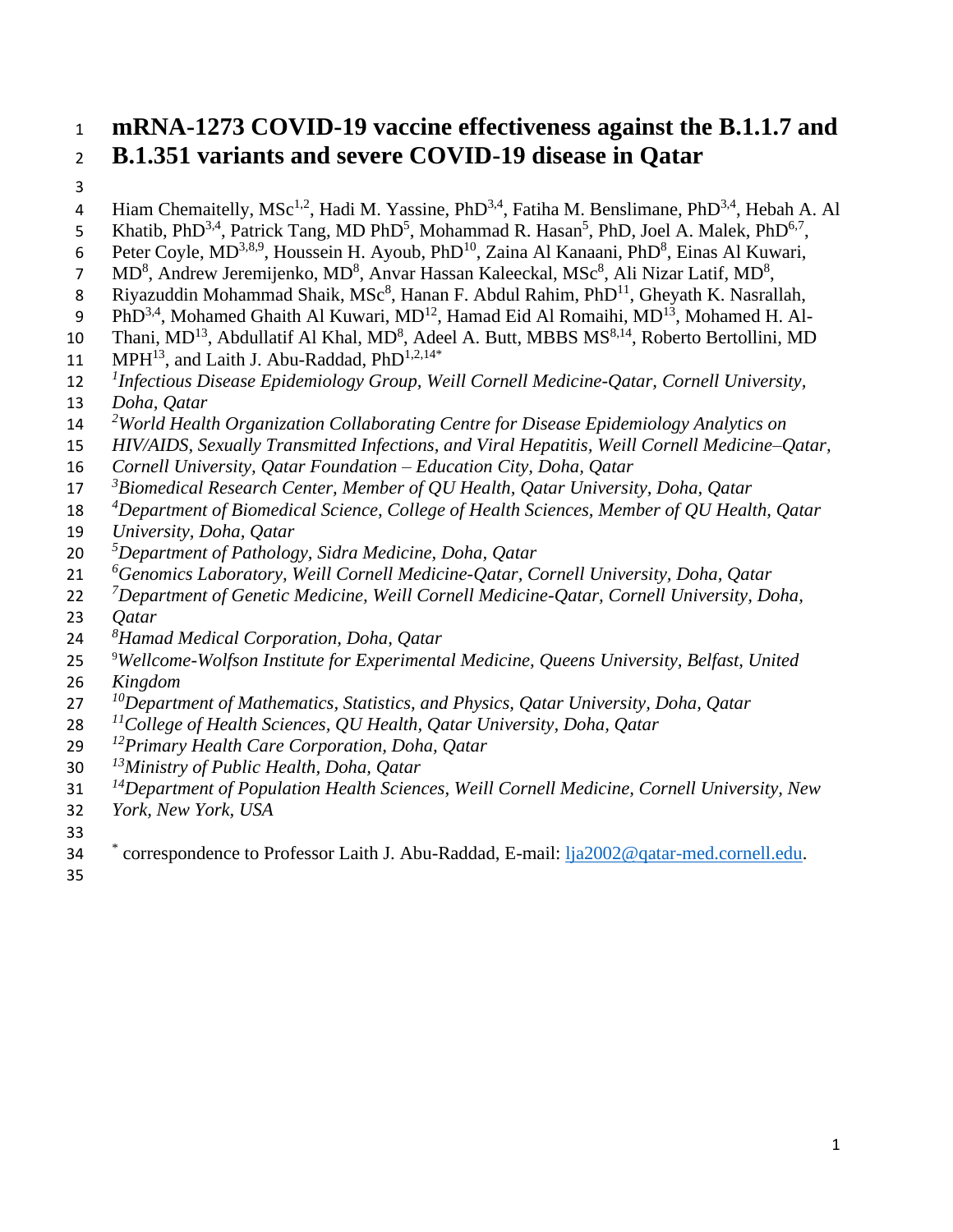#### **Abstract**

 (Moderna) vaccine had a reported efficacy of 94.1% at preventing symptomatic COVID-19 due to infection with "wild-type" variants in a randomized clinical trial. Here, we assess the real- world effectiveness of this vaccine against SARS-CoV-2 variants of concern, specifically B.1.1.7 (Alpha) and B.1.351 (Beta), in Qatar, which is a population that comprises mainly working-age adults, using a matched test-negative, case-control study design. We show that vaccine effectiveness was negligible for two weeks after the first dose, but increased rapidly in the third and fourth weeks, immediately prior to administration of a second dose. Effectiveness against 45 B.1.1.7 infection was 88.1% (95% CI: 83.7-91.5%)  $\geq$ 14 days after the first dose but before the 46 second dose, and was  $100\%$  (95% CI: 91.8-100.0%)  $\geq$ 14 days after the second dose. Analogous effectiveness against B.1.351 infection was 61.3% after the first dose (95% CI: 56.5-65.5%) and 96.4% after the second dose (95% CI: 91.9-98.7%). Effectiveness against any severe, critical, or fatal COVID-19 disease due to any SARS-CoV-2 infection (predominantly B.1.1.7 and B.1.351) was 81.6% (95% CI: 71.0-88.8%) and 95.7% (95% CI: 73.4-99.9%), after the first and second doses, respectively. The mRNA-1273 vaccine is highly effective against B.1.1.7 and B.1.351 infections, whether symptomatic or asymptomatic, and any COVID-19 hospitalization and death, even after a single dose.

The SARS-CoV-2 pandemic continues to be a global health concern. The mRNA-1273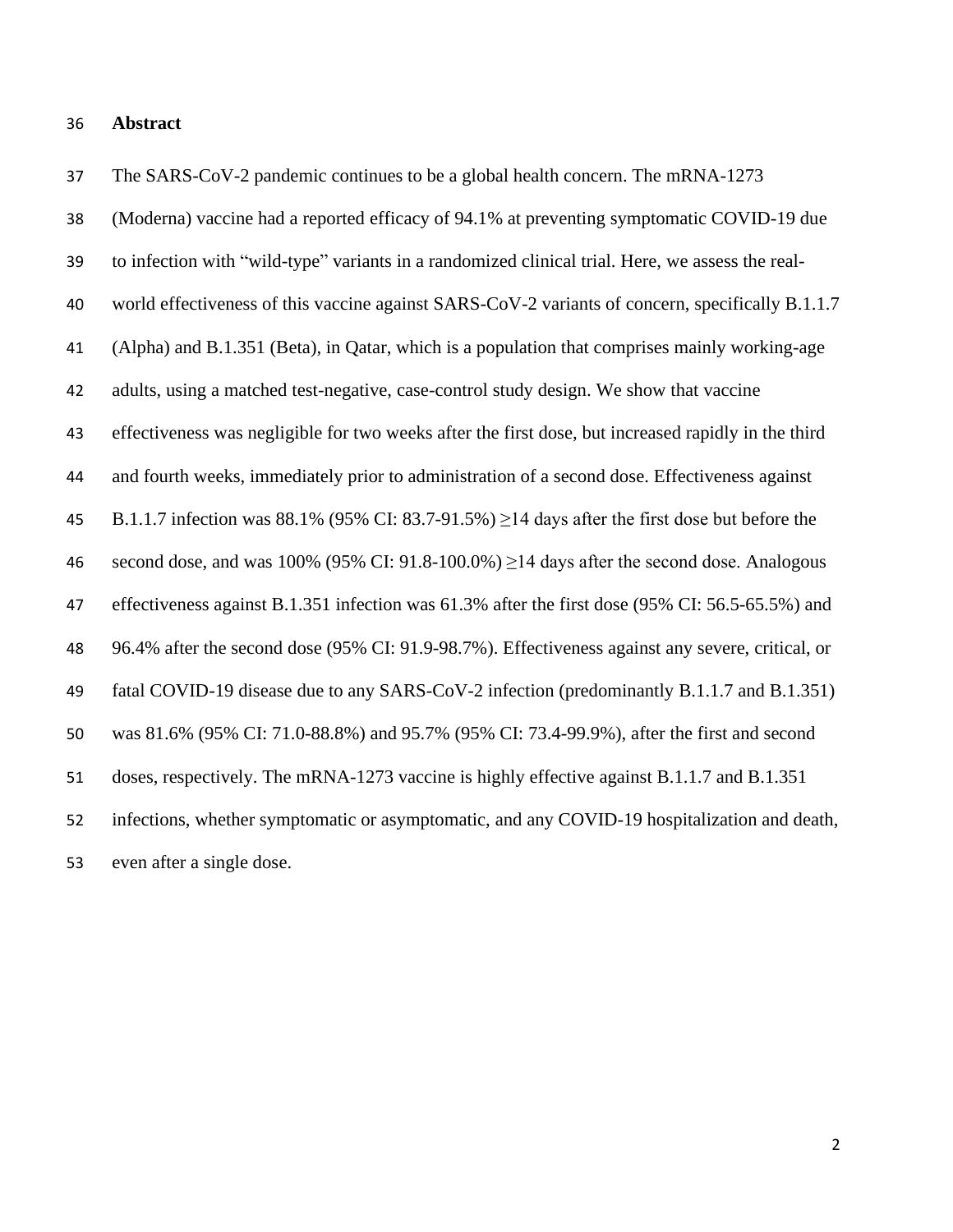#### **Introduction**

 In a randomized clinical trial, the mRNA-1273 (Moderna) vaccine had a reported efficacy of 94.1% at preventing symptomatic coronavirus disease 2019 (COVID-19) due to infection with 57 "wild-type" variants<sup>1</sup>. The first immunization using this vaccine in Qatar was recorded on December 28, 2020, but mass vaccination did not start until late February, 2021 with the accelerated arrival of vaccine shipments. As the vaccination campaign was scaled up, the country experienced two, back-to-back severe acute respiratory syndrome coronavirus 2 (SARS-CoV-2) 61 waves that were triggered by introduction and expansion of the B.1.1.7 (Alpha<sup>2</sup>) and B.1.351 62  $\left( \text{Beta}^2 \right)$  variants<sup>3</sup>. This created a unique epidemiological opportunity to assess real-world effectiveness of this vaccine against infection with these variants of concern, as well as against severe forms of COVID-19 disease.

#### **Results**

# **Study population**

 Between December 28, 2020 and May 10, 2021, 256,037 individuals in Qatar had received at least one dose of the mRNA-1273 vaccine, and 181,304 completed the two-dose regimen. Among those with a vaccination record, the median date at first dose was April 5, 2021 and median date at second dose was April 29, 2021. Median time elapsed between the first dose and second dose was 28 days (interquartile range (IQR): 28-29 days) and 94.6% of individuals 72 received their second dose  $\leq$ 30 days after the first dose. Flowcharts describing the population selection process for investigating and estimating vaccine

effectiveness are presented in Extended Data 1-3. Demographic characteristics of the sample for

each outcome of vaccine effectiveness are presented in Table 1. Median age in the study sample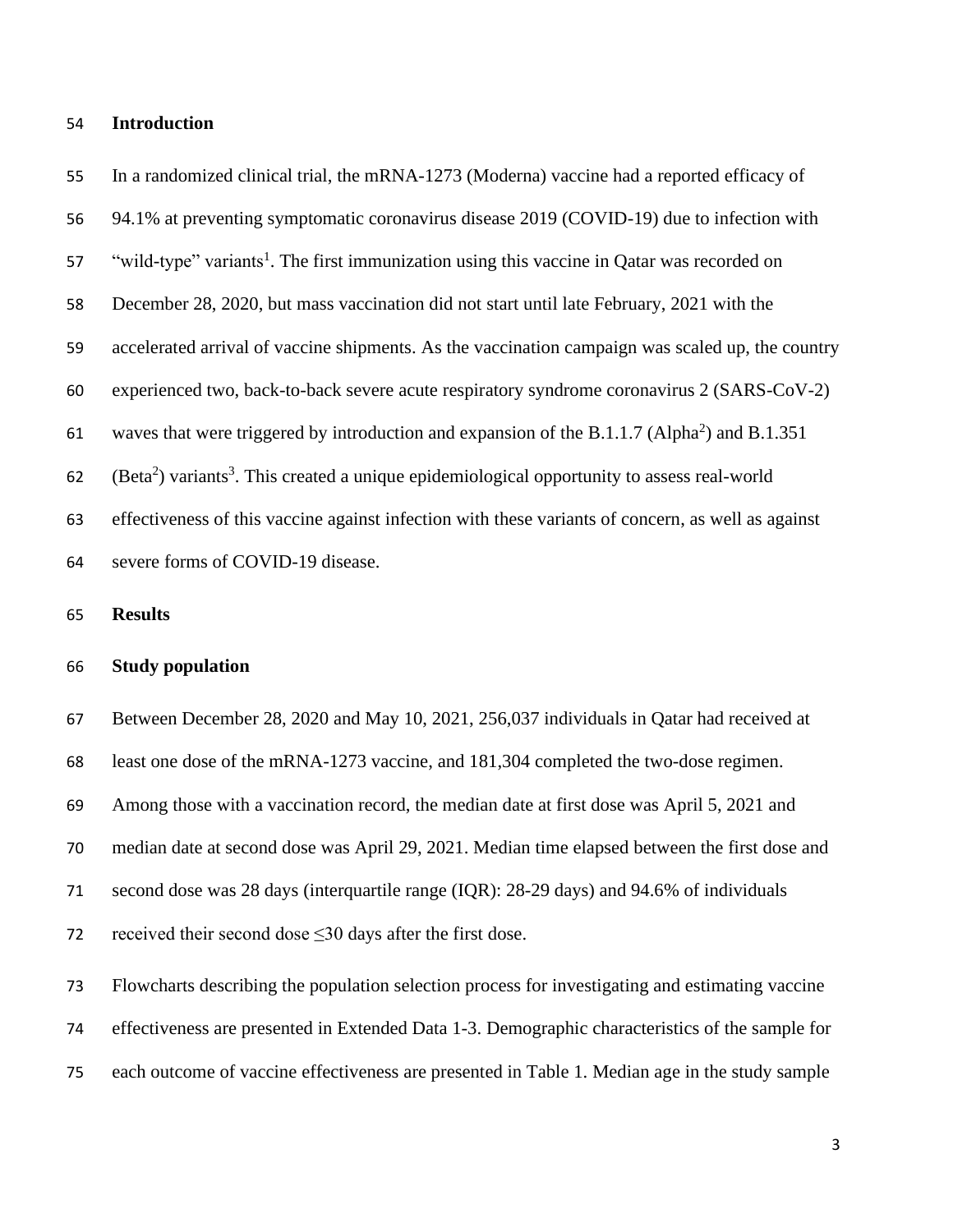for estimating vaccine effectiveness against infection with B.1.1.7 was 31 years (IQR: 19-38),

against infection with B.1.351 was 32 years (IQR: 25-39), and against severe, critical, or fatal

disease was 43 years (IQR: 37-51). Of note that Qatar has a young and diverse demographics

 where only 9% of its resident population are >50 years of age and 89% are expatriates from over 80 countries<sup>4,5</sup>.

Weekly rounds of viral genome sequencing from March 8 to May 10, 2021, identified B.1.351

(n=369; 64.4%), B.1.1.7 (n=58; 10.1%), B.1.617 (n=18; 3.1%), and "wild-type"/undetermined

variants (n=128; 22.3%) in 573 randomly collected polymerase chain reaction (PCR)-positive

specimens. Weekly rounds of multiplex quantitative reverse-transcription PCR (RT-qPCR) based

85 variant screening<sup>6</sup> from March 23 to May 10, 2021, identified B.1.351-like (n=2,605; 66.4%),

B.1.1.7-like (n=970; 24.7%), and "other" variants (n=349; 8.9%) in 3,924 randomly collected

PCR-positive specimens. Sanger sequencing of the receptor binding domain of SARS-CoV-2

 spike protein on 109 "other" specimens confirmed that 103 were B.1.617-like, 3 were B.1-like, and three were undetermined.

 As of May 10, 2021, 1,558 and 243 breakthrough infections were recorded among those who received either one or two doses of the mRNA-1273 vaccine, respectively. Seven COVID-19 deaths were also recorded among mRNA-1273 vaccine recipients, all after the first dose and none after the second dose.

# **Vaccine effectiveness against infection with B.1.1.7**

Estimated effectiveness against infection with B.1.1.7, defined as a PCR-positive swab with

B.1.1.7 variant, regardless of the reason for PCR testing or presence of symptoms (Methods),

was negligible for two weeks after the first dose (Table 2 and Fig. 1), but increased rapidly in the

third week, reaching 81.6% (95% confidence interval (CI): 73.1-87.8%). Effectiveness was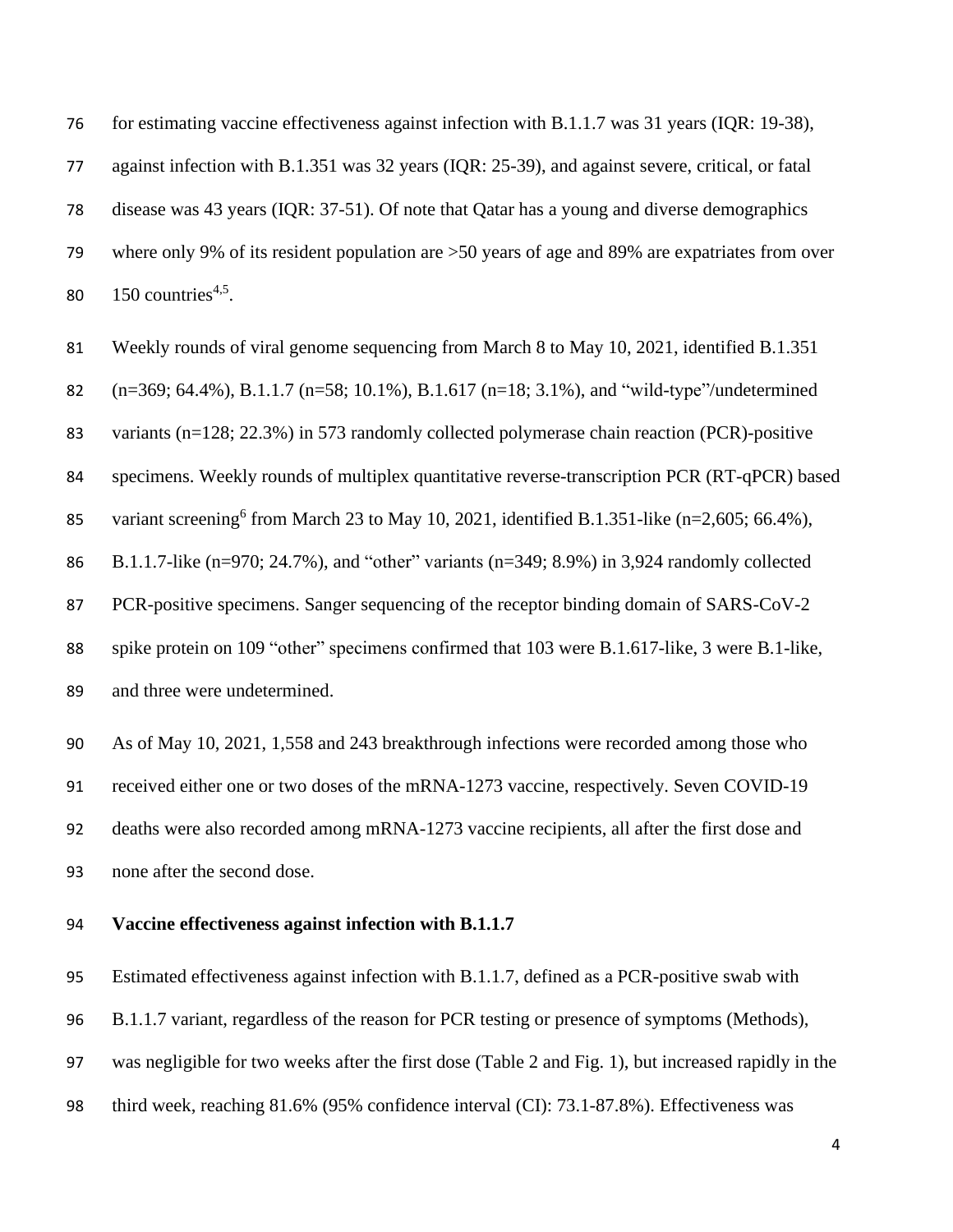94.4% (95% CI: 89.1-97.5%) in the fourth week, immediately before the second dose, and reached 99.2% (95% CI: 95.3-100.0%) in the second week after the second dose. Effectiveness was 88.1% (95% CI: 83.7-91.5%) 14 or more days after the first dose, but before receiving the second dose, and was 100% (95% CI: 91.8-100.0%) 14 or more days after the second dose (Table 3).

#### **Vaccine effectiveness against infection with B.1.351**

Effectiveness against infection with B.1.351, defined as a PCR-positive swab with B.1.351

variant, regardless of the reason for PCR testing or presence of symptoms (Methods), was

negligible for two weeks after the first dose (Table 2 and Fig. 1), but increased rapidly in the

third week to reach 47.9% (39.5-55.2%). Effectiveness was 73.7% (95% CI: 67.6-78.8%) in the

fourth week, immediately before the second dose, and reached 96.4% (95% CI: 94.3-97.9%) in

the second week after the second dose. Effectiveness was 61.3% (95% CI: 56.5-65.5%) 14 or

more days after the first dose, but before receiving the second dose, and was 96.4% (95% CI:

91.9-98.7%) 14 or more days after the second dose (Table 3).

### **Vaccine effectiveness against COVID-19 severity or fatality**

Effectiveness against any severe, critical, or fatal disease due to any SARS-CoV-2 infection

115 (predominantly B.1.1.7 and B.1.351<sup>7</sup>; Methods) was negligible for two weeks after the first dose

(Table 2 and Fig. 1), but increased rapidly in the third week to reach 70.3% (95% CI: 48.9-

83.5%). Effectiveness was 92.1% (95% CI: 78.4-97.9%) in the fourth week, immediately before

- the second dose, and reached 100% (95% CI: 86.9-100.0%) in the second week after the second
- dose. Effectiveness was 81.6% (95% CI: 71.0-88.8%) 14 or more days after the first dose, but
- before receiving the second dose, and was 95.7% (95% CI: 73.4-99.9%) 14 or more days after

the second dose (Table 3).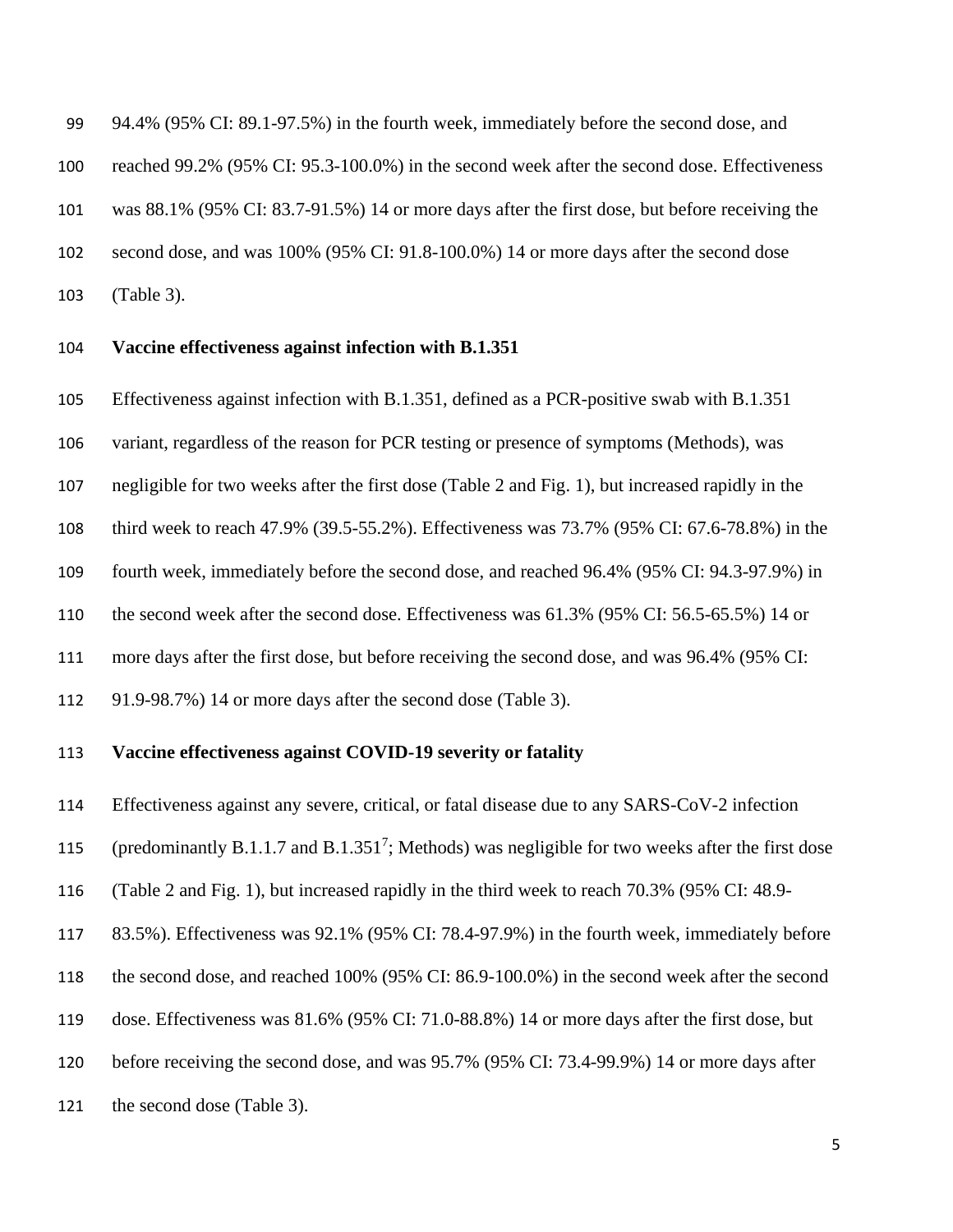#### **Additional analyses**

 Sensitivity analyses matching by PCR testing date in addition to age, sex, nationality, and reason for PCR testing; adjusting for calendar week in logistic regression; or additionally adjusting for matching factors, that is sex, age, nationality, and reason for PCR testing, all confirmed main analysis results (Table 4).

An additional analysis estimated vaccine effectiveness against symptomatic infection

128 (predominantly B.1.1.7 and B.1.351<sup>7</sup>) at 98.6% (95% CI: 92.0-100.0%) 14 or more days after the

second dose (Supplementary Table 1). Symptomatic infection was defined as a PCR-positive test

conducted because of clinical suspicion due to presence of symptoms compatible with a

respiratory tract infection.

An additional analysis estimated vaccine effectiveness against asymptomatic infection

133 (predominantly B.1.1.7 and B.1.351<sup>7</sup>) at 92.5% (95% CI: 84.8-96.9%) 14 or more days after the

second dose (Supplementary Table 1). Asymptomatic infection was defined as a PCR-positive

test conducted with no reported presence of symptoms compatible with a respiratory tract

infection, that is the PCR testing was done as part of a survey, for pre-travel requirement, or at

137 port of entry upon arrival into the country<sup>4,8</sup>.

 An additional analysis estimated vaccine effectiveness 14 or more days after the second dose using a cohort study design that compares infection incidence in those vaccinated with incidence in the national cohort of persons who were antibody-negative (Methods, Supplementary Table 2, and Extended Data 4). Incidence rate among those vaccinated was estimated at 0.0 (95% CI: 0.0- 3.60) for B.1.1.7, 5.83 (95% CI: 2.62-12.99) for B.1.351, and 1.94 (95% CI: 0.49-7.78) for variants of unknown status per 10,000 persons-weeks in a total follow-up time of 10,282.86

person-weeks. Incidence rate among those antibody-negative was estimated at 20.49 (95% CI: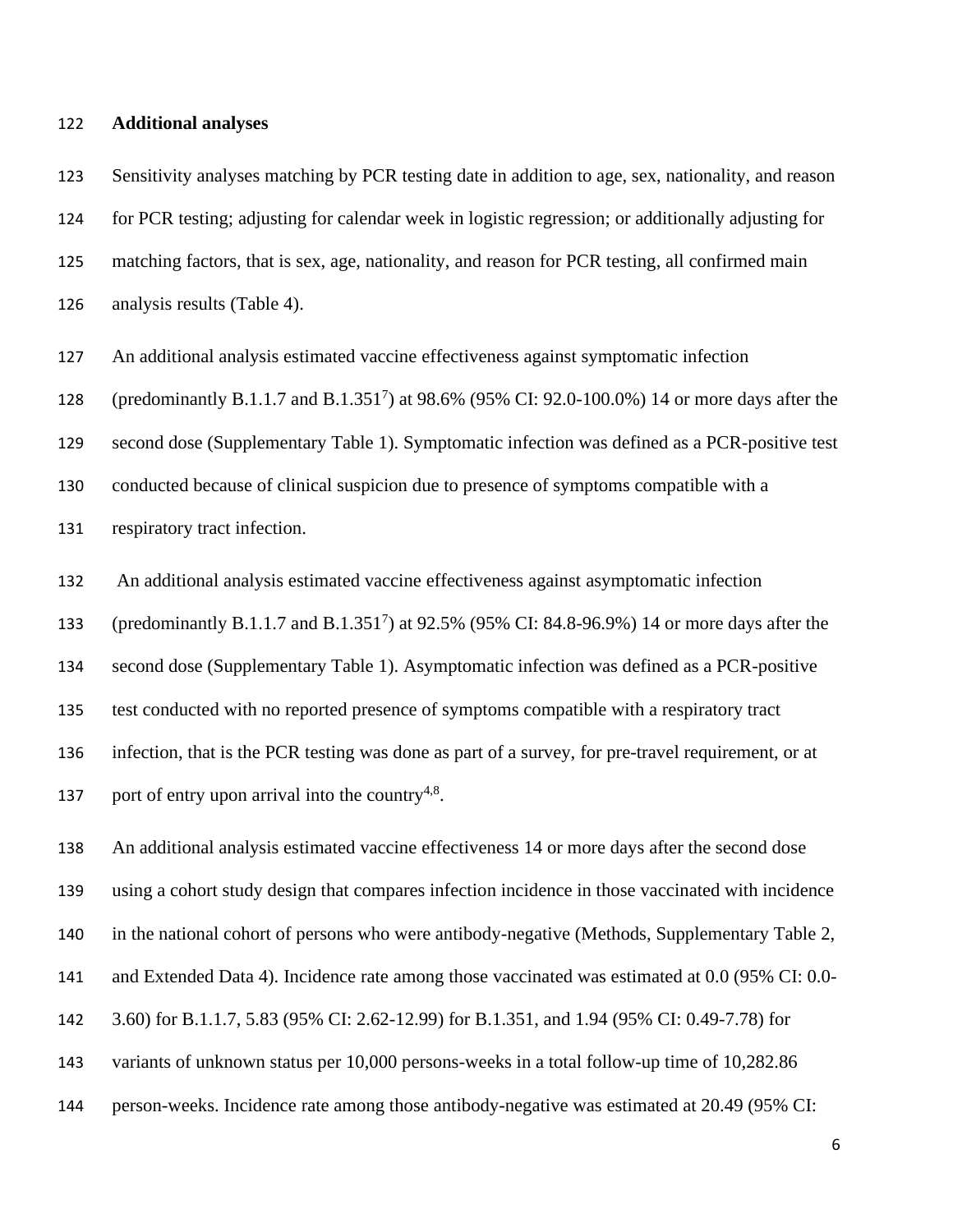19.40-21.63) for B.1.1.7, 47.78 (95% CI: 46.11-49.52) for B.1.351, and 30.12 (95% CI: 28.79-

31.50) for variants of unknown status per 10,000 persons-weeks in a total follow-up time of

631,171.10 person-weeks. Vaccine effectiveness was thus estimated at 100.0% (95% CI: 82.5-

100.0%) against B.1.1.7, 87.8% (95% CI: 73.4-95.5%) against B.1.351, and 93.5% (95% CI:

76.6-99.2%) against variants of unknown status, supporting main analysis results.

### **Discussion**

 Our analysis demonstrates that vaccine effectiveness of mRNA-1273 was high regardless of variant, against both symptomatic infection and asymptomatic infection, and against COVID-19 hospitalization and death. Development of vaccine protection against B.1.1.7 infection and COVID-19 hospitalization and death rapidly accelerated in the third and fourth weeks after the first dose, immediately before the second dose, nearly reaching the values attained after the second dose. Protection against B.1.351 infection exhibited a similar pattern, but mounted at a slower rate and did not achieve its highest value of ~95% until after the second dose. While long- term protection of only one dose could not be assessed beyond four weeks after the first dose, these findings might suggest that most of the protection of this vaccine is attained using only one dose, apart possibly from its protection against B.1.351. Although for optimal protection the protocol for this vaccine requires a second dose 28 days after the first, given the sizable protection achieved after only one dose, in situations involving limited vaccine supplies, these findings may support a strategy of delaying the second dose in order to vaccinate the largest number of people in the shortest time, as supported also by evidence for the BNT162b2 (Pfizer– 165 BioNTech) and ChAdOx1 nCoV-19 (AZD1222; Oxford–AstraZeneca) vaccines<sup>9-11</sup>. Having said so, the optimal timing of the second dose is best determined formally through randomized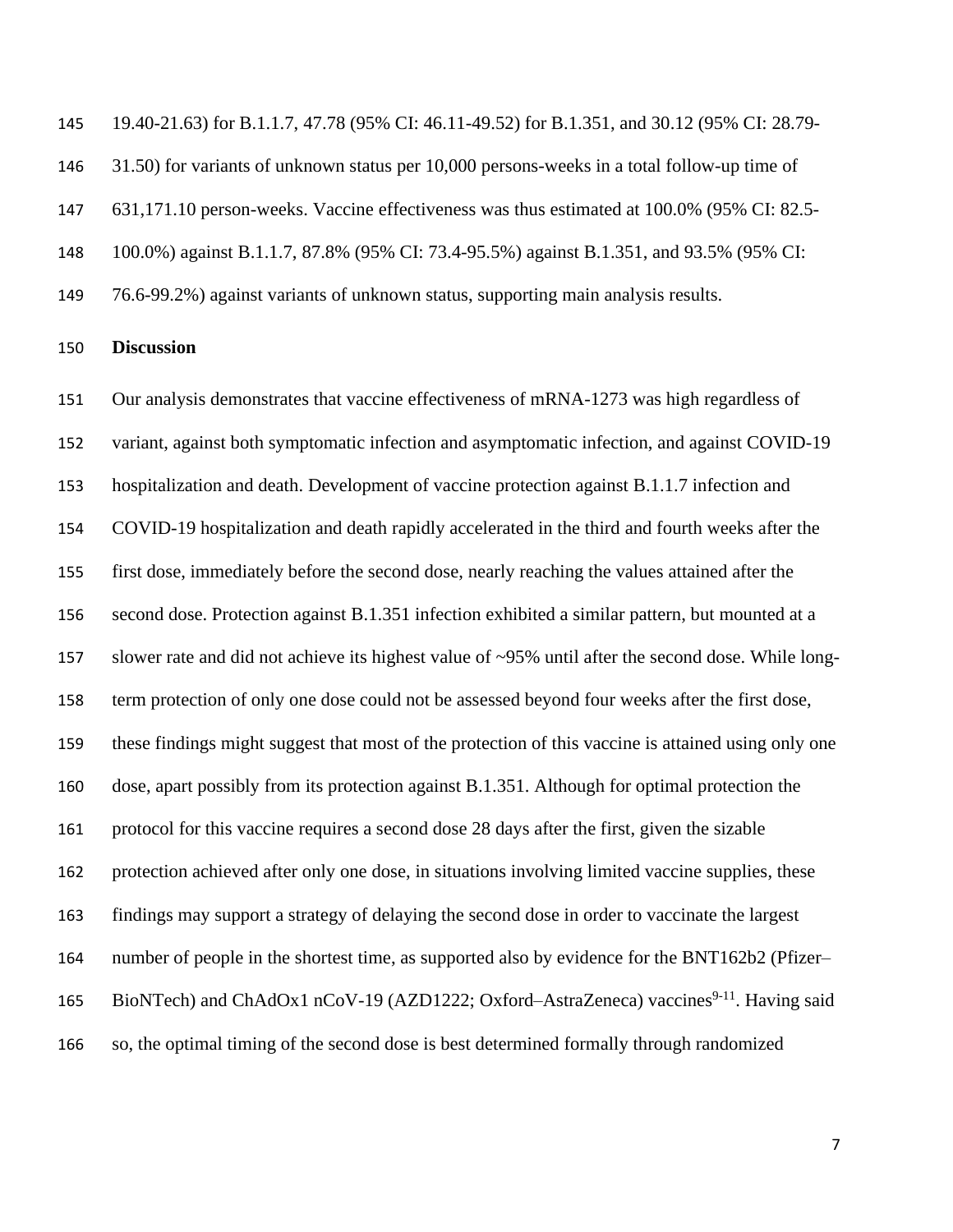clinical trials and could also depend on both the incidence level and circulating variants, which are factors that can vary from one setting to another.

 The mRNA-1273 vaccine demonstrated similar levels and patterns of protection after the first 170 and second doses to the BNT162b2 vaccine, as estimated recently in Qatar<sup>3,11</sup>. However, in our study, the mRNA-1273 vaccine appears to offer greater protection against both B.1.351 and B.1.1.7. It is premature to conclude that this outcome is due to a superior vaccine-induced immune response, as other confounding variables may also have contributed to observed differences. The second dose of mRNA-1273 is administered 28 days after the first dose, one week later than for BNT162b2, which might have affected the build-up of immunity and estimated effectiveness. We also note that since the mass immunization campaigns in Qatar started with BNT162b2 in December of 2020, most older persons and those with comorbid conditions were vaccinated with the BNT162b2 vaccine before the mRNA-1273 vaccine became widely available in March to May of 2021. Those vaccinated with the mRNA-1273 vaccine 180 (Table 1) tended to be slightly younger than those vaccinated with the BNT162b2 vaccine<sup>3</sup>. Effectiveness in our study was assessed based on documented infections, but other infections might have occurred and gone undocumented, perhaps because of minimal and/or mild symptoms, or by virtue of being subclinical infections. However, with the high rate of PCR testing in Qatar, 64.2% of infections that were diagnosed during the study period were identified not because of clinical symptoms, but for other reasons, including random testing campaigns (surveys), contact tracing, individual requests, and routine healthcare and travel-related testing. This indicates that the vaccine was robustly effective not only against symptomatic clinical disease, but also against asymptomatic and subclinical infection. That said, there was evidence for a slight gradient in vaccine effectiveness by appearance of symptoms, that is greater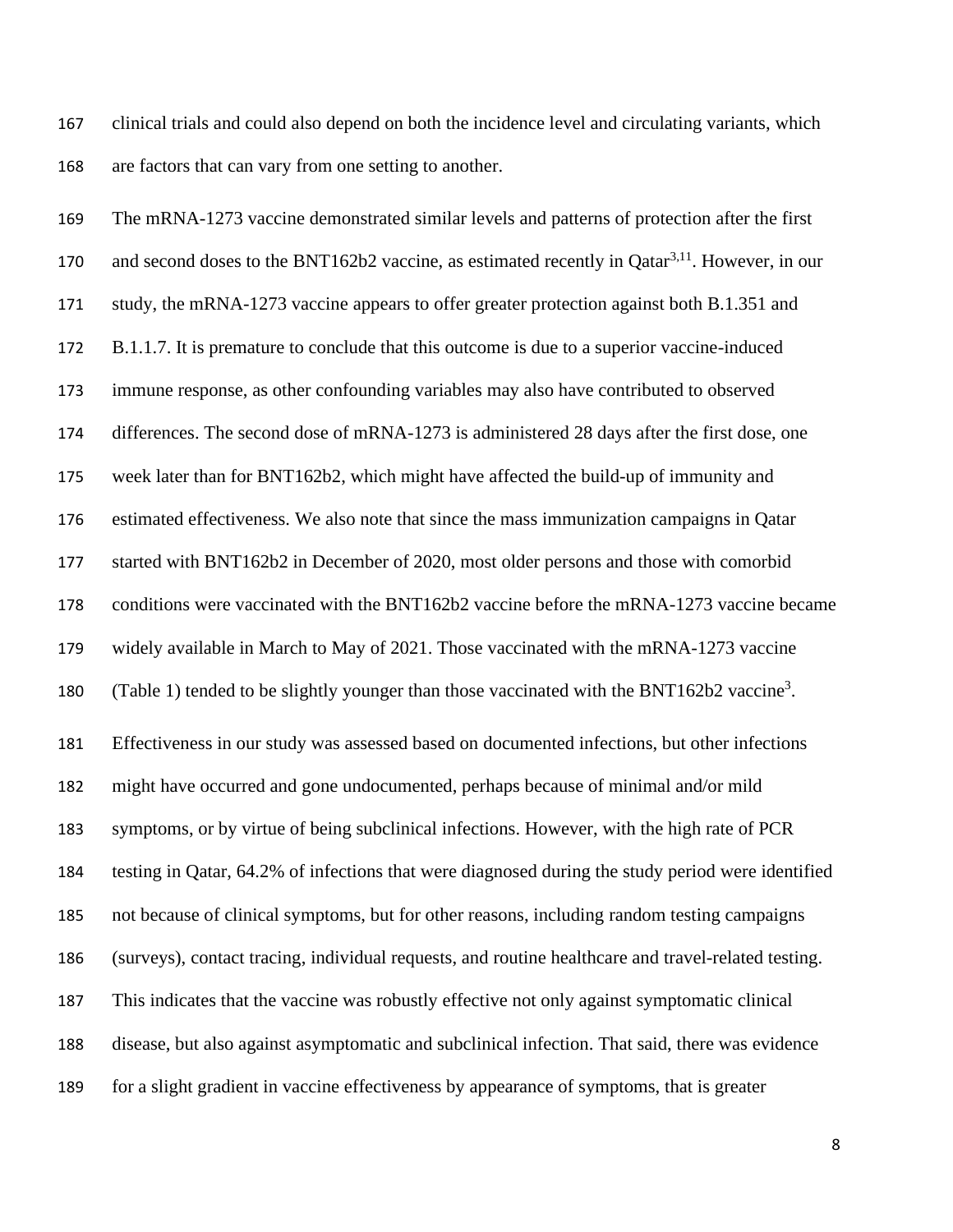protection against more symptomatic or severe infections, as observed for the BNT162b2 191 vaccine<sup>3,11</sup>.

 This study has some limitations. Estimated effectiveness against severe, critical, or fatal COVID- 19 disease had somewhat wider 95% confidence intervals, as a consequence of the relatively lower severity of COVID-19 in the young population of Qatar compared to populations where the median age is higher<sup>4,12</sup>, the younger cohort of those vaccinated with mRNA-1273, and that the majority of vaccinated persons had their second dose after each of the B.1.1.7 and B.1.351 waves peaked in early March and early April of 2021, respectively. The median date of receiving the second dose in our study population was April 29, 2021. For the same reasons, we could not precisely estimate effectiveness against severe, critical, or fatal COVID-19 disease attributable to each of the B.1.1.7 and B.1.351 variants.

 Severe, critical, or fatal COVID-19 disease was assessed up to end of study (May 10, 2021), and it is possible that cases confirmed as PCR positive right before end of the study may have progressed to a severe outcome only after end of the study, and were thus not included in our sample. This, however, should not affect our estimates, as the study, by design, contrasts confirmed COVID-19 disease cases to PCR-negative cases. For reasons that remain unclear, among persons 7-13 days after the first dose, risk of infection with B.1.351 was higher compared to those who remained unvaccinated, an outcome observed elsewhere for both COVID-19 208 vaccines<sup>13-15</sup> and other vaccines<sup>16</sup>. This might reflect a higher underlying risk of infection, bias due to uncontrolled confounding such as differences in social behavior at or following 210 vaccination, an immunological effect<sup>16</sup>, or an artifact of the estimation method, possibly because the first vaccine dose coincided often with the peak of the B.1.351 wave.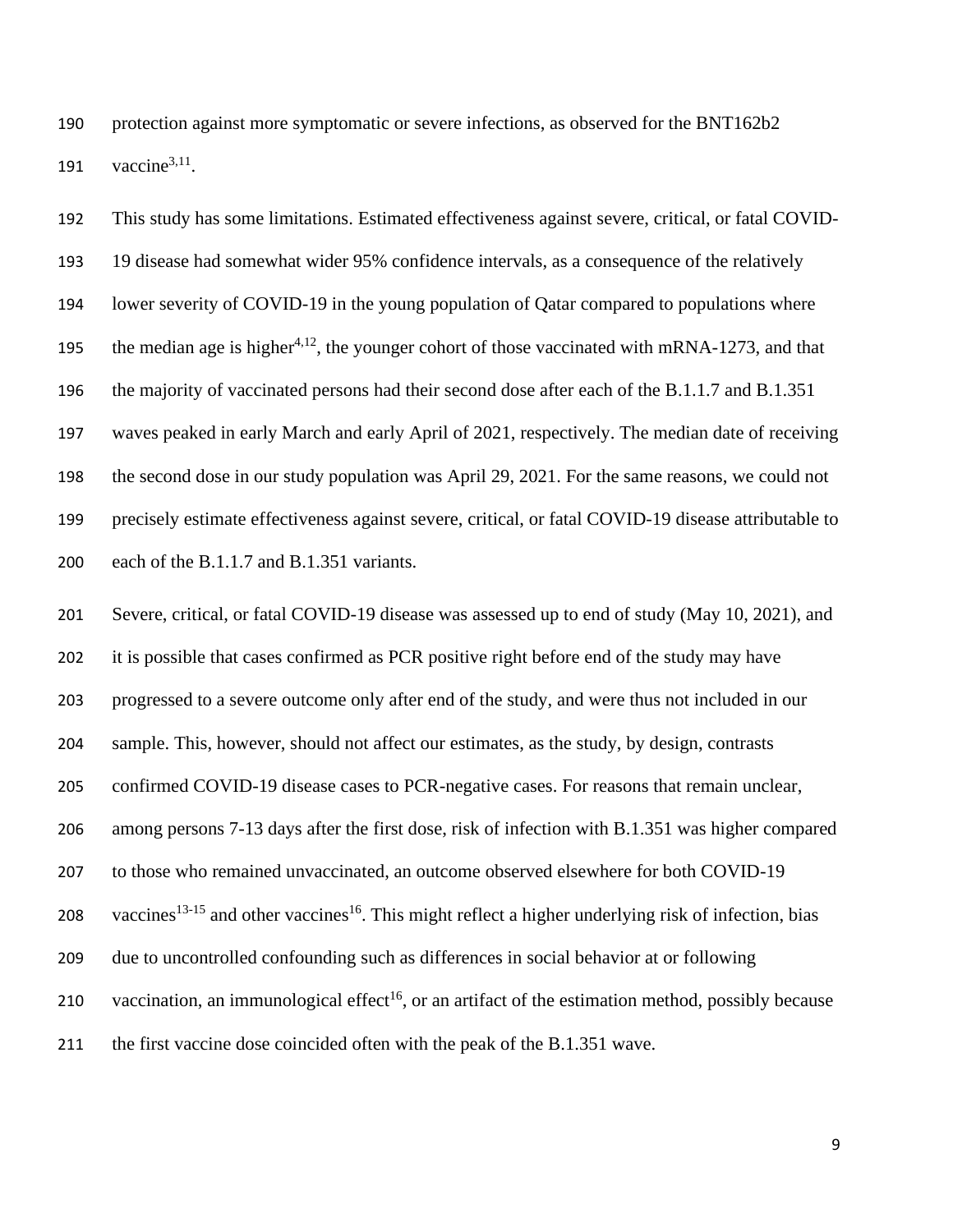Imperfect assay sensitivity and specificity of PCR testing may also have affected infection ascertainment. However, all PCR testing was performed with extensively used, investigated, and validated commercial platforms having essentially 100% sensitivity and specificity (Methods). The baseline analysis did not factor matching or control for calendar time, but sensitivity analyses factoring calendar time confirmed the main findings. Data on co-morbid conditions were not available and hence could not be factored explicitly in our analysis. However, adjusting for age may have served as a proxy given that co-morbidities are associated with old age. 219 Furthermore, with the young population structure in  $Qatar<sup>4,5</sup>$ , we anticipate that only a small proportion of the study population may have had serious co-morbid conditions. However, our findings might not be entirely generalizable to other settings where the elderly population constitutes a sizable proportion of the population. Effectiveness was assessed using an 223 observational test-negative case-control study design<sup>17,18</sup>, rather than a randomized clinical trial, but the cohort study design also yielded similar findings, supporting the validity of this approach in assessing vaccine effectiveness. In some instances, there were zero events among cases and/or controls thus precluding estimation of effectiveness and/or associated confidence interval. 227 In conclusion, the mRNA-1273 vaccine is very effective against B.1.1.7 and B.1.351 infections, whether symptomatic or asymptomatic, and against COVID-19 hospitalization and death in the population of Qatar. Most of the protection of this vaccine accrued in the third and fourth weeks after the first dose, and before the second dose, although its effectiveness against B.1.351 increased significantly more after the second dose. These findings justify optimism that vaccine- induced immunity will prove robust against known variants of concern, thereby reducing the likelihood of a protracted pandemic for years to come.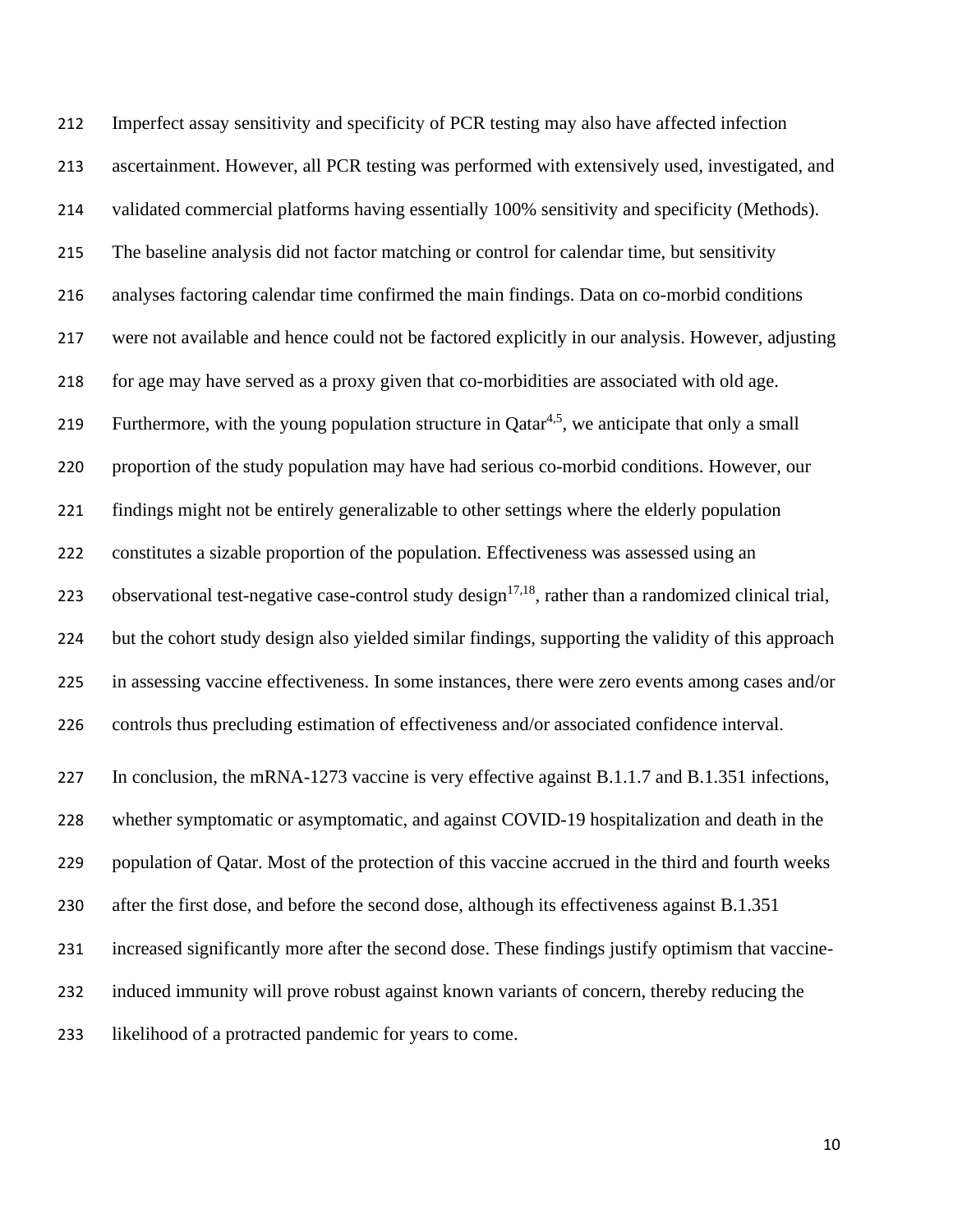#### **Acknowledgements**

 We acknowledge the many dedicated individuals at Hamad Medical Corporation, the Ministry of Public Health, the Primary Health Care Corporation, and the Qatar Biobank for their diligent efforts and contributions to make this study possible. The authors are grateful for institutional salary support from the Biomedical Research Program, the Biostatistics, Epidemiology, and Biomathematics Research Core, and the Genomics Core, all at Weill Cornell Medicine-Qatar, as well as for institutional salary support provided by the Ministry of Public Health and Hamad Medical Corporation. The authors are also grateful for the Qatar Genome Programme for institutional support for the reagents needed for the viral genome sequencing. The funders of the study had no role in study design, data collection, data analysis, data interpretation, or writing of the article. Statements made herein are solely the responsibility of the authors.

#### **Author contributions**

 HC co-designed the study, performed the statistical analyses, and co-wrote the first draft of the article. LJA conceived and co-designed the study, led the statistical analyses, and co-wrote the first draft of the article. AAB and RB co-designed the study. All authors contributed to data collection and acquisition, database development, discussion and interpretation of the results, and to the writing of the manuscript. All authors have read and approved the final manuscript.

### **Competing interests**

 Dr. Butt has received institutional grant funding from Gilead Sciences unrelated to the work presented in this paper. Otherwise, we declare no competing interests.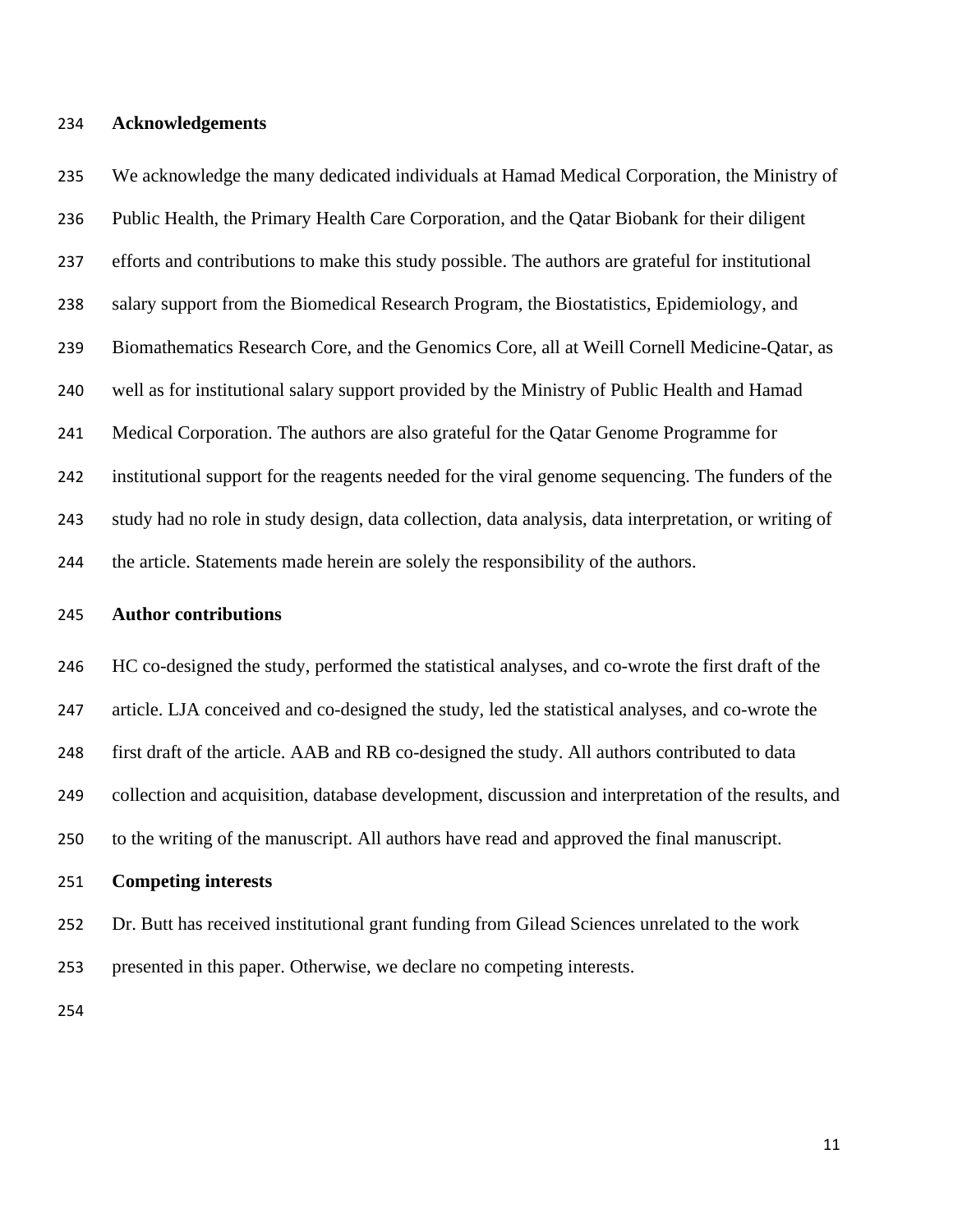# **References**

 1. Baden, L.R.*, et al.* Efficacy and Safety of the mRNA-1273 SARS-CoV-2 Vaccine. *N Engl J Med* **384**, 403-416 (2021). 2. World Health Organization. Tracking SARS-CoV-2 variants. Available from: [https://www.who.int/en/activities/tracking-SARS-CoV-2-variants/.](https://www.who.int/en/activities/tracking-SARS-CoV-2-variants/) Accessed on: June 5, 2021. (2021). 261 3. Abu-Raddad, L.J., Chemaitelly, H., Butt, A.A. & National Study Group for Covid-19 Vaccination. Effectiveness of the BNT162b2 Covid-19 Vaccine against the B.1.1.7 and B.1.351 Variants. *N Engl J Med* (2021). 4. Abu-Raddad, L.J.*, et al.* Characterizing the Qatar advanced-phase SARS-CoV-2 epidemic. *Scientific Reports* **11**, 6233 (2021). 5. Planning and Statistics Authority-State of Qatar. Qatar Monthly Statistics. Available from: [https://www.psa.gov.qa/en/pages/default.aspx.](https://www.psa.gov.qa/en/pages/default.aspx) Accessed on: May 26, 2020. (2020). 6. Vogels, C., Fauver, J. & Grubaugh, N. Multiplexed RT-qPCR to screen for SARS-COV- 2 B.1.1.7, B.1.351, and P.1 variants of concern V.3. dx.doi.org/10.17504/protocols.io.br9vm966. (2021). 7. National Project of Surveillance for Variants of Concern and Viral Genome Sequencing. Qatar viral genome sequencing data. Data on randomly collected samples between February 1-May 10, 2021. (2021). 8. Bertollini, R.*, et al.* Associations of Vaccination and of Prior Infection With Positive PCR Test Results for SARS-CoV-2 in Airline Passengers Arriving in Qatar. *JAMA* (2021). 9. Lopez Bernal, J.*, et al.* Effectiveness of the Pfizer-BioNTech and Oxford-AstraZeneca vaccines on covid-19 related symptoms, hospital admissions, and mortality in older adults in England: test negative case-control study. *BMJ* **373**, n1088 (2021). 10. Voysey, M.*, et al.* Single-dose administration and the influence of the timing of the booster dose on immunogenicity and efficacy of ChAdOx1 nCoV-19 (AZD1222) vaccine: a pooled analysis of four randomised trials. *Lancet* **397**, 881-891 (2021). 11. Abu-Raddad, L.J.*, et al.* Pfizer-BioNTech mRNA BNT162b2 Covid-19 vaccine protection against variants of concern after one versus two doses. *J Travel Med* (2021). 12. Seedat, S.*, et al.* SARS-CoV-2 infection hospitalization, severity, criticality, and fatality rates. *medRxiv 2020.11.29.20240416* (2020). 13. Hitchings, M.D.T.*, et al.* Effectiveness of CoronaVac in the setting of high SARS-CoV-2 P.1 variant transmission in Brazil: A test-negative case-control study. *medRxiv*, 2021.2004.2007.21255081 (2021). 14. Hunter, P.R. & Brainard, J. Estimating the effectiveness of the Pfizer COVID-19 BNT162b2 vaccine after a single dose. A reanalysis of a study of 'real-world' vaccination outcomes from Israel. *medRxiv*, 2021.2002.2001.21250957 (2021). 15. Hall, V.J.*, et al.* COVID-19 vaccine coverage in health-care workers in England and effectiveness of BNT162b2 mRNA vaccine against infection (SIREN): a prospective, multicentre, cohort study. *Lancet (London, England)* **397**, 1725-1735 (2021). 16. Daum, R.S., Siber, G.R., Ballanco, G.A. & Sood, S.K. Serum anticapsular antibody response in the first week after immunization of adults and infants with the Haemophilus influenzae type b-Neisseria meningitidis outer membrane protein complex conjugate vaccine. *The Journal of infectious diseases* **164**, 1154-1159 (1991).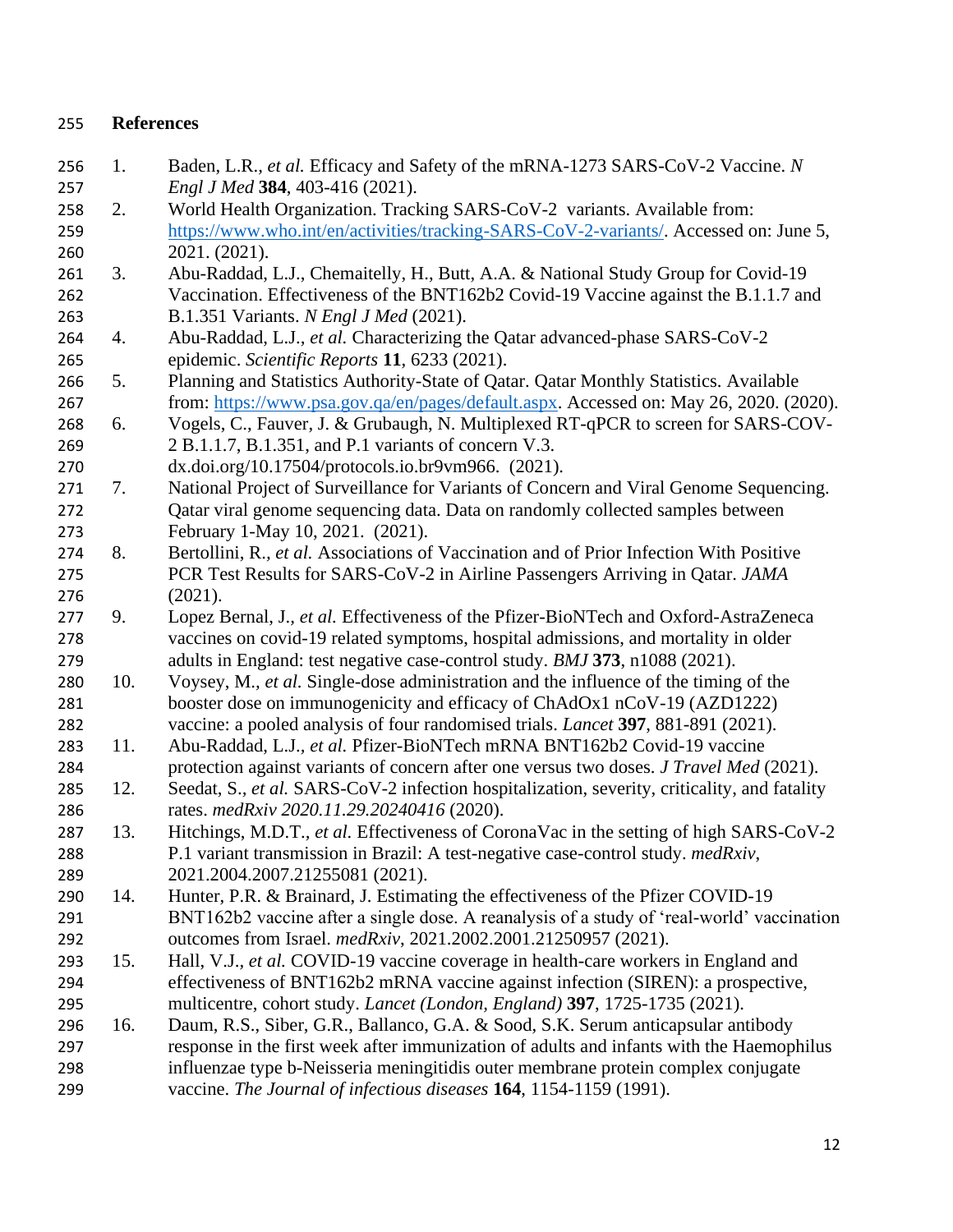- 17. Jackson, M.L. & Nelson, J.C. The test-negative design for estimating influenza vaccine effectiveness. *Vaccine* **31**, 2165-2168 (2013).
- 18. Verani, J.R.*, et al.* Case-control vaccine effectiveness studies: Preparation, design, and enrollment of cases and controls. *Vaccine* **35**, 3295-3302 (2017).
- 304 19. Thermo Fisher Scientific. TaqPath<sup>™</sup> COVID-19 CE-IVD RT-PCR Kit instructions for use. Available from: [https://assets.thermofisher.com/TFS-](https://assets.thermofisher.com/TFS-Assets/LSG/manuals/MAN0019215_TaqPathCOVID-19_CE-IVD_RT-PCR%20Kit_IFU.pdf)[Assets/LSG/manuals/MAN0019215\\_TaqPathCOVID-19\\_CE-IVD\\_RT-](https://assets.thermofisher.com/TFS-Assets/LSG/manuals/MAN0019215_TaqPathCOVID-19_CE-IVD_RT-PCR%20Kit_IFU.pdf)
- [PCR%20Kit\\_IFU.pdf.](https://assets.thermofisher.com/TFS-Assets/LSG/manuals/MAN0019215_TaqPathCOVID-19_CE-IVD_RT-PCR%20Kit_IFU.pdf) Accessed on December 02, 2020. (2020).
- 20. European Centre for Disease Prevention and Control. Rapid increase of a SARS-CoV-2 variant with multiple spike protein mutations observed in the United Kingdom. Available from: [https://www.ecdc.europa.eu/sites/default/files/documents/SARS-CoV-2-variant-](https://www.ecdc.europa.eu/sites/default/files/documents/SARS-CoV-2-variant-multiple-spike-protein-mutations-United-Kingdom.pdf) [multiple-spike-protein-mutations-United-Kingdom.pdf.](https://www.ecdc.europa.eu/sites/default/files/documents/SARS-CoV-2-variant-multiple-spike-protein-mutations-United-Kingdom.pdf) Accessed on: February 10, 2021. (Stockholm; 2020, 2020).
- 21. Galloway, S.E.*, et al.* Emergence of SARS-CoV-2 B.1.1.7 Lineage United States,
- December 29, 2020-January 12, 2021. *MMWR Morb Mortal Wkly Rep* **70**, 95-99 (2021).
- 22. Challen, R.*, et al.* Risk of mortality in patients infected with SARS-CoV-2 variant of concern 202012/1: matched cohort study. *BMJ* **372**, n579 (2021).
- 23. World Health Organization. COVID-19 clinical management: living guidance. Available from: [https://www.who.int/publications/i/item/WHO-2019-nCoV-clinical-2021-1.](https://www.who.int/publications/i/item/WHO-2019-nCoV-clinical-2021-1)
- Accessed on: May 15, 2021. (2021).
- 24. World Health Organization. International guidelines for certification and classification (coding) of COVID-19 as cause of death. Available from:
- [https://www.who.int/classifications/icd/Guidelines\\_Cause\\_of\\_Death\\_COVID-19-](https://www.who.int/classifications/icd/Guidelines_Cause_of_Death_COVID-19-20200420-EN.pdf?ua=1)
- [20200420-EN.pdf?ua=1.](https://www.who.int/classifications/icd/Guidelines_Cause_of_Death_COVID-19-20200420-EN.pdf?ua=1) Document Number: WHO/HQ/DDI/DNA/CAT. Accessed on May 15, 2021. (2020).
-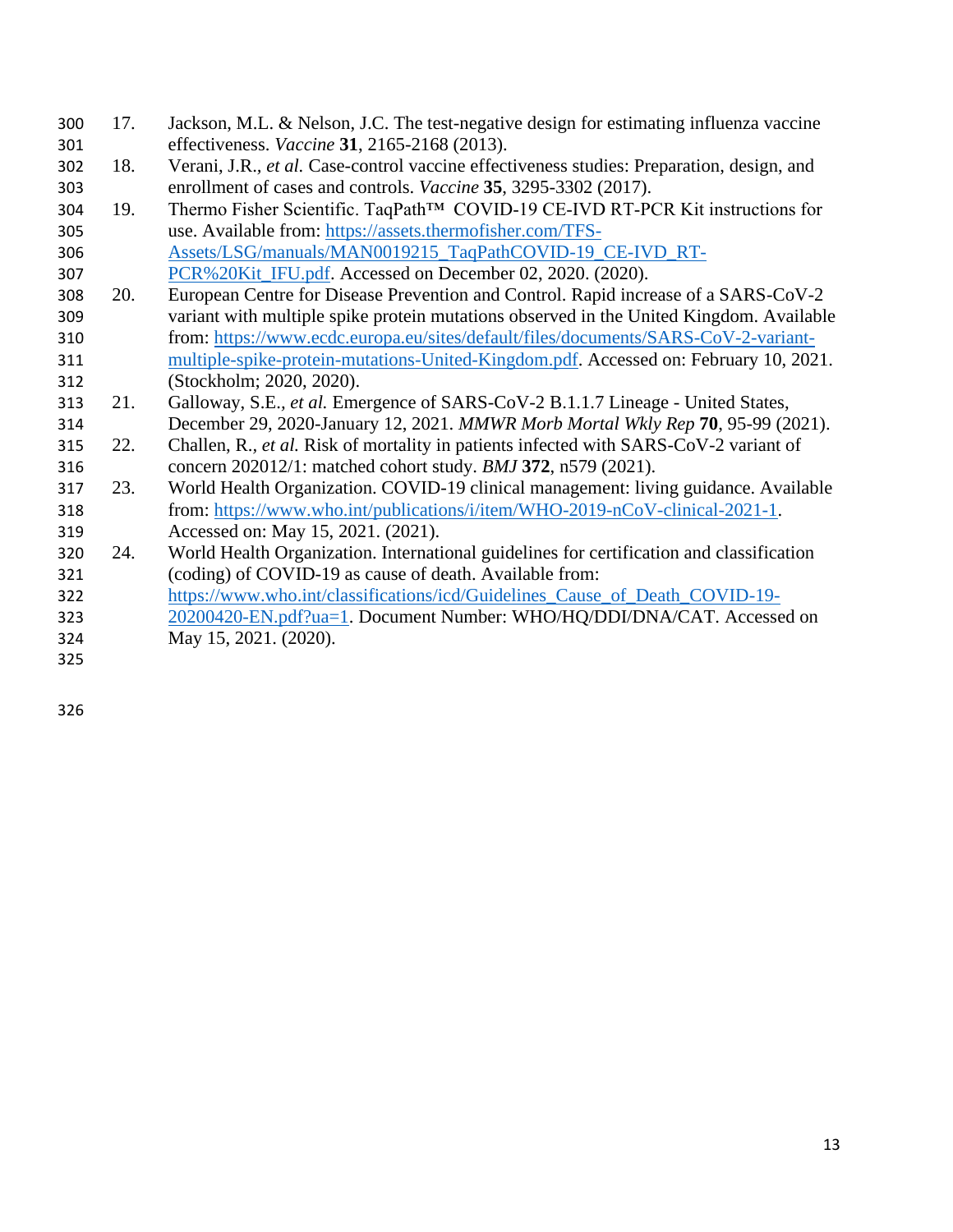- **Fig. 1. Effectiveness of the mRNA-1273 vaccine against A) B.1.1.7 infections, B) against**
- **B.1.351 infections, and C) against severe, critical, or fatal COVID-19 disease after the first**
- **dose and the second dose. Analyses were performed on independent samples of n=25,034**
- **PCR-positive cases and n=25,034 PCR-negative controls examined between February 1 and**
- **May 10, 2021 for B.1.1.7, n=52,442 PCR-positive cases and n=52,442 PCR-negative controls**
- **examined between March 8 and May 10, 2021 for B.1.351, n=4,497 PCR-positive cases that**
- **progressed to severe, critical, or fatal disease and n=4,497 PCR-negative controls examined**
- **between February 1 and May 10, 2021. Data are presented as effectiveness point estimates**
- **with error bars indicating the corresponding 95% confidence intervals.**
-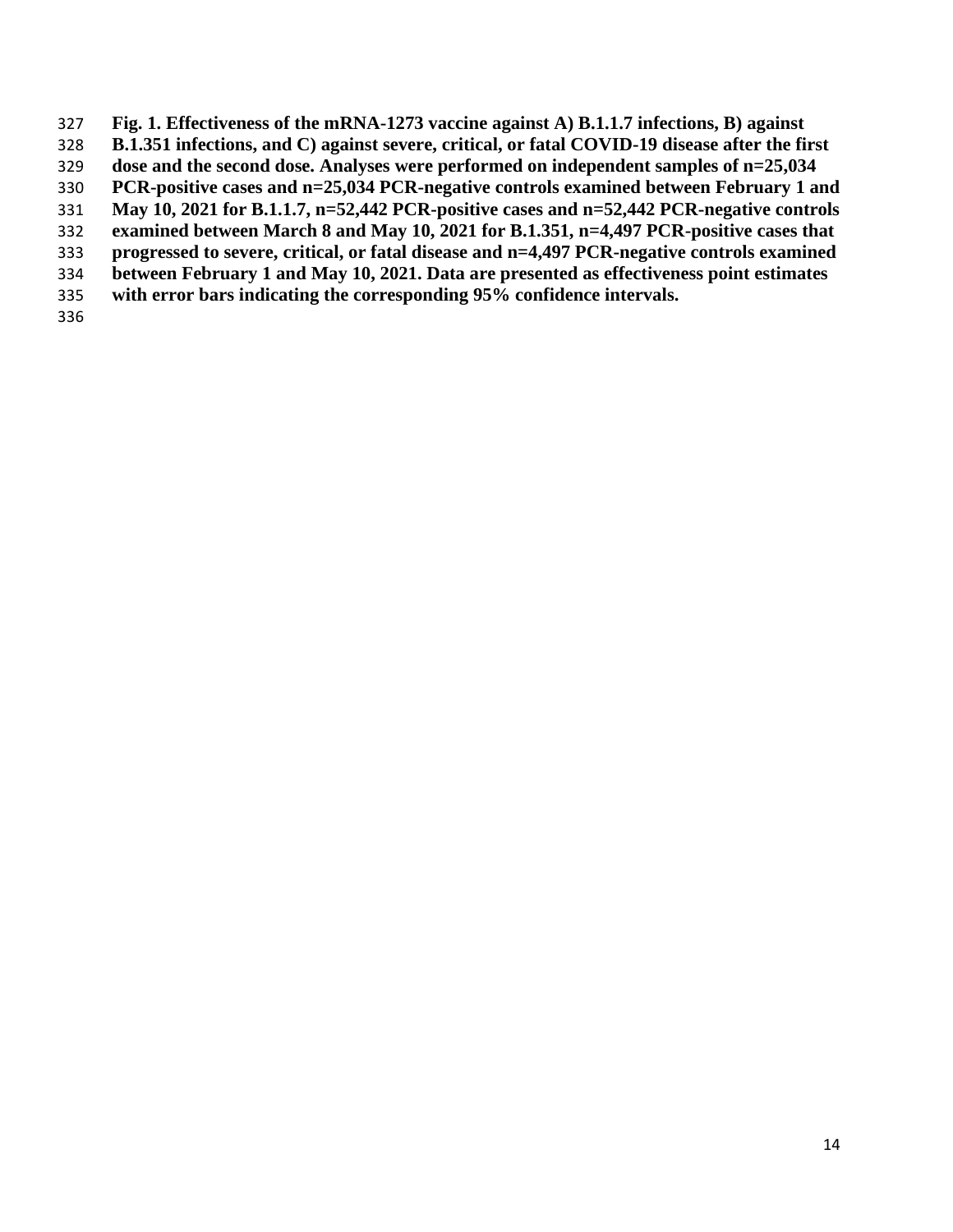# **Table 1. Demographic characteristics of A) B.1.1.7 cases (PCR-positive) and controls (PCR-negative), B) B.1.351 cases (PCRpositive) and controls (PCR-negative), and C) severe, critical, or fatal COVID-19 disease cases (any PCR-positive case) and controls (PCR-negative).**

| Sample type                      | A) Any infection with the B.1.1.7 variant |                                          |                            | B) Any infection with the B.1.351 variant | C) Any severe, critical, or fatal disease with |                                  |  |  |
|----------------------------------|-------------------------------------------|------------------------------------------|----------------------------|-------------------------------------------|------------------------------------------------|----------------------------------|--|--|
|                                  |                                           | between February 1-May 10, 2021          |                            | between March 8-May 10, 2021              |                                                | any SARS-CoV-2 infection between |  |  |
|                                  |                                           |                                          |                            |                                           | February 1-May 10, 2021                        |                                  |  |  |
| Characteristics*                 | Cases <sup>†</sup>                        | Controls <sup><math>\dagger</math></sup> | $\text{Case} \}^{\dagger}$ | $Controls^{\dagger}$                      | $\text{Case} \}^{\dagger}$                     | Controls $\dagger$               |  |  |
|                                  | (PCR positive)                            | (PCR negative)                           | (PCR positive)             | (PCR negative)                            | (PCR positive)                                 | (PCR negative)                   |  |  |
| Median age $(IQR)$ — years       | $31(19-38)$                               | 31 (19-38)                               | $32(25-39)$                | $32(25-39)$                               | $43(37-51)$                                    | $43(37-51)$                      |  |  |
| Age group — $no.$ (%)            |                                           |                                          |                            |                                           |                                                |                                  |  |  |
| $<$ 30 years                     | 9,770 (45.9)                              | 9,770(45.9)                              | 17,821 (39.8)              | 17,821 (39.8)                             | 200(5.9)                                       | 200(5.9)                         |  |  |
| 30-39 years                      | 6,885(32.3)                               | 6,885(32.3)                              | 16,652(37.2)               | 16,652(37.2)                              | 1,011(29.8)                                    | 1,011(29.8)                      |  |  |
| $40-49$ years                    | 3,330 (15.6)                              | 3,330(15.6)                              | 7,857 (17.6)               | 7,857 (17.6)                              | 1,224(36.1)                                    | 1,224(36.1)                      |  |  |
| $50-59$ years                    | 1,042(4.9)                                | 1,042(4.9)                               | 2,025(4.5)                 | 2,025(4.5)                                | 687 (20.2)                                     | 687 (20.2)                       |  |  |
| $60-69$ years                    | 230(1.1)                                  | 230(1.1)                                 | 338(0.8)                   | 338(0.8)                                  | 203(6.0)                                       | 203(6.0)                         |  |  |
| $70+$ years                      | 48(0.2)                                   | 48(0.2)                                  | 44(0.1)                    | 44(0.1)                                   | 69(2.0)                                        | 69(2.0)                          |  |  |
| <b>Sex</b>                       |                                           |                                          |                            |                                           |                                                |                                  |  |  |
| Male                             | 12,483(58.6)                              | 12,483(58.6)                             | 33,410 (74.7)              | 33,410 (74.7)                             | 2,765(81.5)                                    | 2,765(81.5)                      |  |  |
| Female                           | 8,822 (41.4)                              | 8,822 (41.4)                             | 11,327(25.3)               | 11,327(25.3)                              | 629(18.5)                                      | 629(18.5)                        |  |  |
| Nationality <sup>‡</sup>         |                                           |                                          |                            |                                           |                                                |                                  |  |  |
| Bangladeshi                      | 903(4.2)                                  | 903(4.2)                                 | 3,687(8.2)                 | 3,687(8.2)                                | 364 (10.7)                                     | 364(10.7)                        |  |  |
| Egyptian                         | 1,240(5.8)                                | 1,240(5.8)                               | 1,953(4.4)                 | 1,953(4.4)                                | 169(5.0)                                       | 169(5.0)                         |  |  |
| Filipino                         | 2,911 (13.7)                              | 2,911 (13.7)                             | 4,583(10.2)                | 4,583(10.2)                               | 507 (14.9)                                     | 507 (14.9)                       |  |  |
| Indian                           | 4,676(22.0)                               | 4,676(22.0)                              | 15,235(34.1)               | 15,235(34.1)                              | 827 (24.4)                                     | 827 (24.4)                       |  |  |
| Nepalese                         | 1,159(5.4)                                | 1,159(5.4)                               | 5,251 (11.7)               | 5,251(11.7)                               | 407(12.0)                                      | 407(12.0)                        |  |  |
| Pakistani                        | 1,453(6.8)                                | 1,453(6.8)                               | 1,771(4.0)                 | 1,771(4.0)                                | 188(5.5)                                       | 188(5.5)                         |  |  |
| Oatari                           | 3,171 (14.9)                              | 3,171 (14.9)                             | 4,019(9.0)                 | 4,019(9.0)                                | 284(8.4)                                       | 284(8.4)                         |  |  |
| Sri Lankan                       | 617(2.9)                                  | 617(2.9)                                 | 1,700(3.8)                 | 1,700(3.8)                                | 136(4.0)                                       | 136(4.0)                         |  |  |
| Sudanese                         | 652(3.1)                                  | 652(3.1)                                 | 1,047(2.3)                 | 1,047(2.3)                                | 84(2.5)                                        | 84(2.5)                          |  |  |
| Other nationalities <sup>§</sup> | 4,523 (21.2)                              | 4,523(21.2)                              | 5,491 (12.3)               | 5,491 (12.3)                              | 428 (12.6)                                     | 428 (12.6)                       |  |  |

\*These demographic characteristics are for samples used in the ≥14-days-after-second-dose analyses, but are essentially identical to those in the other analyses.

†Cases and controls were matched one-to-one by sex, age, nationality, and reason for polymerase chain reaction (PCR) testing.

‡Nationalities were chosen to represent the most populous groups in Qatar.

§These comprise 80 other nationalities in Qatar among sample A, 78 other nationalities among sample B, and 41 other nationalities among sample C.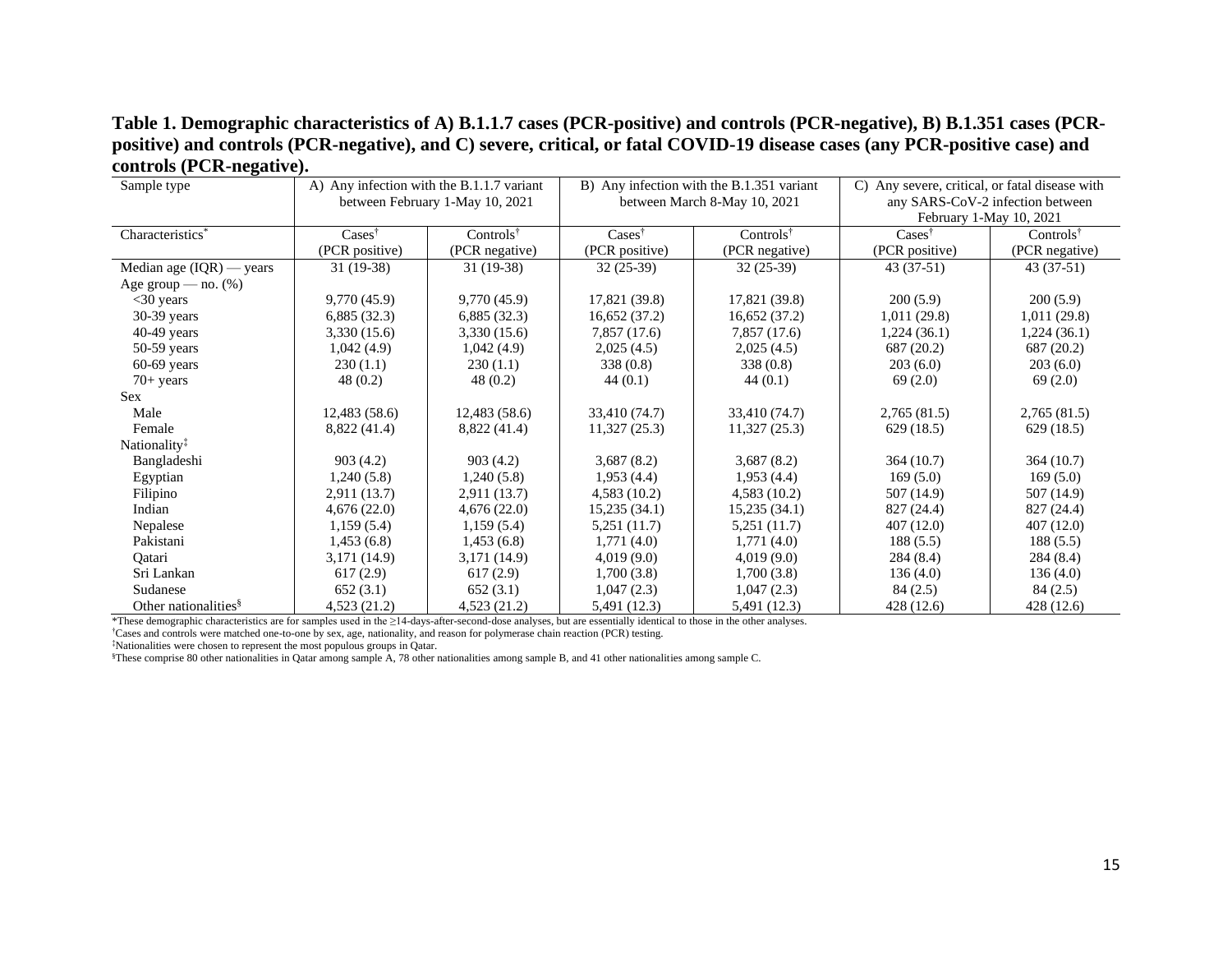|                                                                                      | 0-6 days after first dose |                             |                            |                            |                           |                             | 7-13 days after first dose  |                            |              |                                                |  |  |
|--------------------------------------------------------------------------------------|---------------------------|-----------------------------|----------------------------|----------------------------|---------------------------|-----------------------------|-----------------------------|----------------------------|--------------|------------------------------------------------|--|--|
|                                                                                      | Cases<br>(PCR positive)   |                             |                            | Controls<br>(PCR negative) |                           | Cases<br>(PCR positive)     |                             | Controls<br>(PCR negative) |              | Effectiveness<br>in %<br>$(95\% \text{ Cl})^*$ |  |  |
|                                                                                      | Vaccinated                | Unvaccinated                | Vaccinated                 | Unvaccinated               |                           | Vaccinated                  | Unvaccinated                | Vaccinated                 | Unvaccinated |                                                |  |  |
| Effectiveness against infection                                                      |                           |                             |                            |                            |                           |                             |                             |                            |              |                                                |  |  |
| Any infection with the B.1.1.7<br>variant                                            | 166                       | 23,661                      | 170                        | 23,657                     | 2.4<br>$(0.0-21.7)$       | 202                         | 23,681                      | 187                        | 23,696       | 0.0<br>$(0.0-11.9)$                            |  |  |
| Any infection with the B.1.351<br>variant <sup>#</sup>                               | 535                       | 47,359                      | 558                        | 47,336                     | 4.2<br>$(0.0-15.1)$       | 854                         | 47,372                      | 566                        | 47,660       | 0.0<br>$(0.0-0.0)$                             |  |  |
| Effectiveness against disease                                                        |                           |                             |                            |                            |                           |                             |                             |                            |              |                                                |  |  |
| Any severe, critical, or fatal disease<br>with any SARS-CoV-2 infection**            | 53                        | 4,012                       | 65                         | 4,000                      | 18.7<br>$(0.0-44.7)$      | 85                          | 4,016                       | 68                         | 4,033        | 0.0<br>$(0.0-10.1)$                            |  |  |
|                                                                                      |                           | 14-20 days after first dose |                            |                            |                           |                             | 21-27 days after first dose |                            |              |                                                |  |  |
| Effectiveness against infection                                                      |                           |                             |                            |                            |                           |                             |                             |                            |              |                                                |  |  |
| Any infection with the B.1.1.7<br>variant                                            | 32                        | 23,669                      | 173                        | 23,528                     | 81.6<br>$(73.1 - 87.8)$   | 9                           | 23,656                      | 160                        | 23,505       | 94.4<br>$(89.1 - 97.5)$                        |  |  |
| Any infection with the B.1.351<br>variant <sup>3</sup>                               | 270                       | 47,329                      | 516                        | 47,083                     | 47.9<br>$(39.5 - 55.2)$   | 114                         | 47,249                      | 431                        | 46,932       | 73.7<br>$(67.6 - 78.8)$                        |  |  |
| Effectiveness against disease                                                        |                           |                             |                            |                            |                           |                             |                             |                            |              |                                                |  |  |
| Any severe, critical, or fatal disease<br>with any SARS-CoV-2 infection <sup>§</sup> | 18                        | 4,007                       | 60                         | 3,965                      | 70.3<br>$(48.9 - 83.5)$   | $\overline{4}$              | 3,997                       | 50                         | 3.951        | 92.1<br>$(78.4 - 97.9)$                        |  |  |
|                                                                                      |                           |                             | 0-6 days after second dose |                            |                           | 7-13 days after second dose |                             |                            |              |                                                |  |  |
| Effectiveness against infection                                                      |                           |                             |                            |                            |                           |                             |                             |                            |              |                                                |  |  |
| Any infection with the B.1.1.7<br>variant <sup>†</sup>                               |                           | 21,454                      | 196                        | 21,262                     | 98.0<br>$(94.7-99.5)$     |                             | 21,377                      | 119                        | 21,259       | 99.2<br>$(95.3 - 100.0)$                       |  |  |
| Any infection with the B.1.351<br>variant <sup>†</sup>                               | 42                        | 45,280                      | 719                        | 44,603                     | 94.2<br>$(92.1 - 95.9)$   | 18                          | 45,064                      | 498                        | 44,584       | 96.4<br>$(94.3-97.9)$                          |  |  |
| Effectiveness against disease                                                        |                           |                             |                            |                            |                           |                             |                             |                            |              |                                                |  |  |
| Any severe, critical, or fatal disease<br>with any SARS-CoV-2 infection <sup>§</sup> | $\Omega$                  | 3,432                       | 62                         | 3,370                      | 100.0<br>$(93.9 - 100.0)$ | $\overline{0}$              | 3,399                       | 29                         | 3,370        | 100.0<br>$(86.9 - 100.0)$                      |  |  |

# **Table 2. Effectiveness of the mRNA-1273 vaccine against B.1.1.7 and B.1.351 infections and against severe, critical, or fatal COVID-19 disease, week by week during the first six weeks after the first dose.**

 $\text{"Vaccine effectiveness was estimated using the test-negative, case-control study design<sup>17,18</sup>.}$ 

†Any B.1.1.7 PCR-confirmed infection. A B.1.1.7 infection is proxied as an S-gene "target failure" case using the TaqPath COVID-19 Combo Kit platform (Thermo Fisher Scientific, USA<sup>19</sup>), applying the criterion of polymerase chain reaction (PCR) cycle threshold value ≤30 for both the N and ORF1ab genes, but a negative outcome for the S-gene<sup>20,22</sup>. The median date of vaccination with first dose was April 8 for the cases and April 2 for their controls.

‡Any B.1.351 PCR-confirmed infection. With essentially only B.1.351 and B.1.1.7 cases identified in the viral genome sequencing and the multiplex real-time reverse-transcription PCR (RT-qPCR) variant screening between March 8-May 10, 2021<sup>7</sup>, a B.1.351 infection is proxied as the complement of the B.1.1.7 criterion, that is any infection with a Ct value ≤30 for the N, ORF1ab, and S genes between March 8-May 10. The median date of vaccination first dose was April 4 for the cases and April 3 for their matched controls.

\$Any PCR-confirmed infection that led to severe, critical, or fatal COVID-19 disease. With the predominance of both B.1.1.7 and B.1.351 variants during the study period, this effectiveness is a combined measure against bot these variants. Severe disease, critical disease, and COVID-19 death were defined based on the World Health Organization criteria for classifying SARS-CoV-2 infection severity<sup>23</sup> and COVID-19-related death<sup>24</sup>.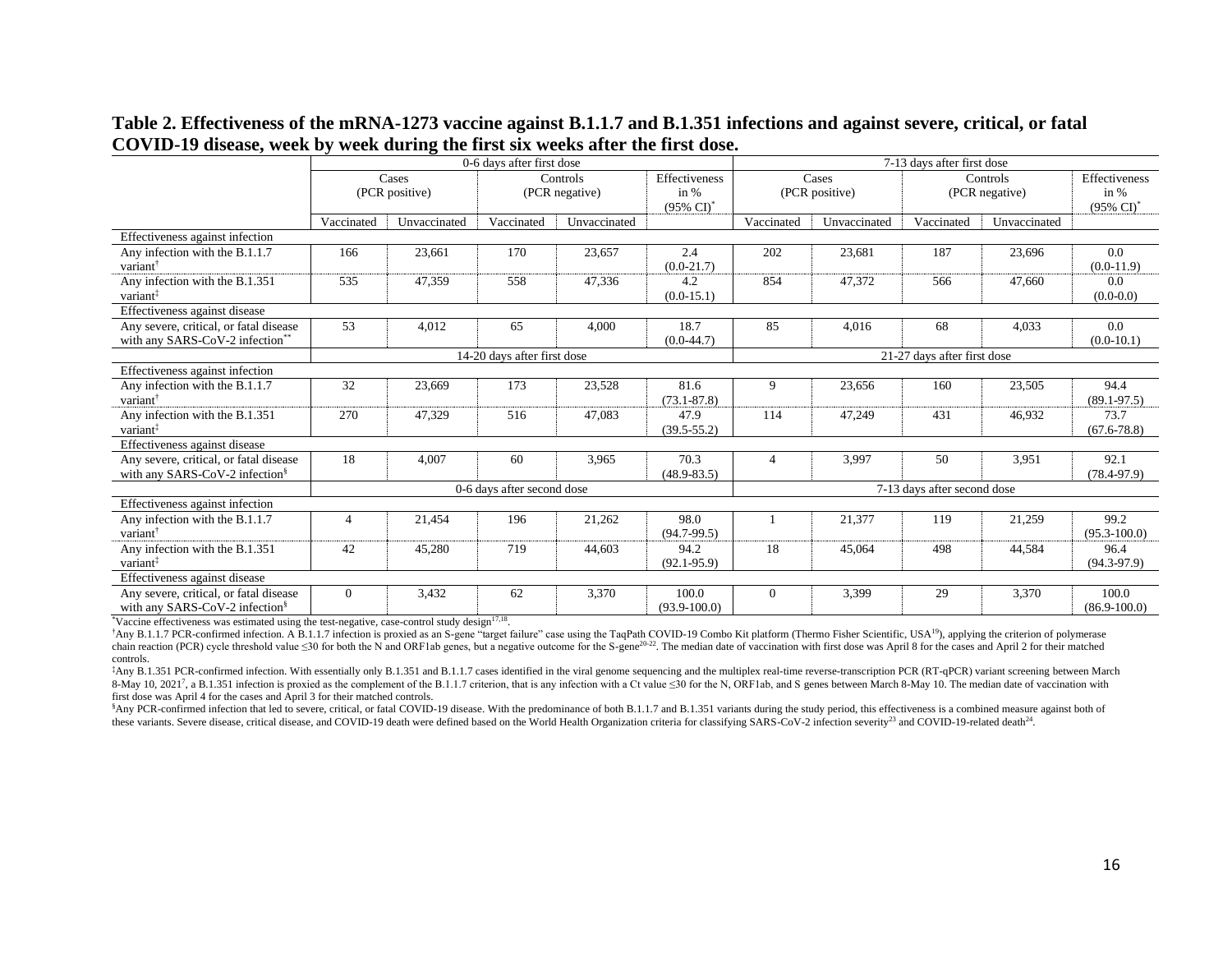# **Table 3. Effectiveness of the mRNA-1273 vaccine against B.1.1.7 and B.1.351 infections and against severe, critical, or fatal COVID-19 disease ≥14 days after the first dose and ≥14 days after the second dose.**

|                                                                                      |                         |              |                            | $\geq$ 14 days after first dose and no second dose |                                                  | $\geq$ 14 days after second dose |              |                            |              |                                                  |
|--------------------------------------------------------------------------------------|-------------------------|--------------|----------------------------|----------------------------------------------------|--------------------------------------------------|----------------------------------|--------------|----------------------------|--------------|--------------------------------------------------|
|                                                                                      | Cases<br>(PCR positive) |              | Controls<br>(PCR negative) |                                                    | Effectiveness<br>in $%$<br>$(95\% \text{ CI})^*$ | Cases<br>(PCR positive)          |              | Controls<br>(PCR negative) |              | Effectiveness<br>in $%$<br>$(95\% \text{ CI})^*$ |
|                                                                                      | Vaccinated              | Unvaccinated | Vaccinated                 | Unvaccinated                                       |                                                  | Vaccinated                       | Unvaccinated | Vaccinated                 | Unvaccinated |                                                  |
| Effectiveness against infection                                                      |                         |              |                            |                                                    |                                                  |                                  |              |                            |              |                                                  |
| Any infection with the B.1.1.7<br>variant                                            | 44                      | 23,860       | 365                        | 23,539                                             | 88.1<br>$(83.7 - 91.5)$                          |                                  | 21,305       | 47                         | 21,258       | 100.0<br>$(91.8-100.0)$                          |
| Any infection with the B.1.351<br>variant <sup>1</sup>                               | 419                     | 47,872       | 1,067                      | 47.224                                             | 61.3<br>$(56.5 - 65.5)$                          | 6                                | 44,731       | 165                        | 44,572       | 96.4<br>$(91.9 - 98.7)$                          |
| Effectiveness against disease                                                        |                         |              |                            |                                                    |                                                  |                                  |              |                            |              |                                                  |
| Any severe, critical, or fatal disease<br>with any SARS-CoV-2 infection <sup>§</sup> | 23                      | 4,067        | 122                        | 3,968                                              | 81.6<br>$(71.0 - 88.8)$                          |                                  | 3.393        | 23                         | 3,371        | 95.7<br>$(73.4-99.9)$                            |

 $*$ Vaccine effectiveness was estimated using the test-negative, case-control study design $17,18$ .

†Any B.1.1.7 PCR-confirmed infection. A B.1.1.7 infection is proxied as an S-gene "target failure" case using the TaqPath COVID-19 Combo Kit platform (Thermo Fisher Scientific, USA<sup>19</sup>), applying the criterion of polymerase chain reaction (PCR) cycle threshold value  $\leq 30$  for both the N and ORF1ab genes, but a negative outcome for the S-gene<sup>20-22</sup>. The median date of vaccination with first dose was April 8 for cases and April 2 for their controls.

‡Any B.1.351 PCR-confirmed infection. With essentially only B.1.351 and B.1.1.7 cases identified in the viral genome sequencing and the multiplex real-time reverse-transcription PCR (RT-qPCR) variant screening between March 8-May 10, 20217, a B.1.351 infection is proxied as the complement of the B.1.1.7 criterion, that is any infection with a Ct value ≤30 for the N, ORF1ab, and S genes between March 8-May 10. The median date of vaccination w first dose was April 4 for cases and April 3 for their matched controls.

\$Any PCR-confirmed infection that led to severe, critical, or fatal COVID-19 disease. With the predominance of both B.1.1.7 and B.1.351 variants during the study period, this effectiveness is a combined measure against bot these variants. Severe disease, critical disease, and COVID-19 death were defined based on the World Health Organization criteria for classifying SARS-CoV-2 infection severity<sup>23</sup> and COVID-19-related death<sup>24</sup>.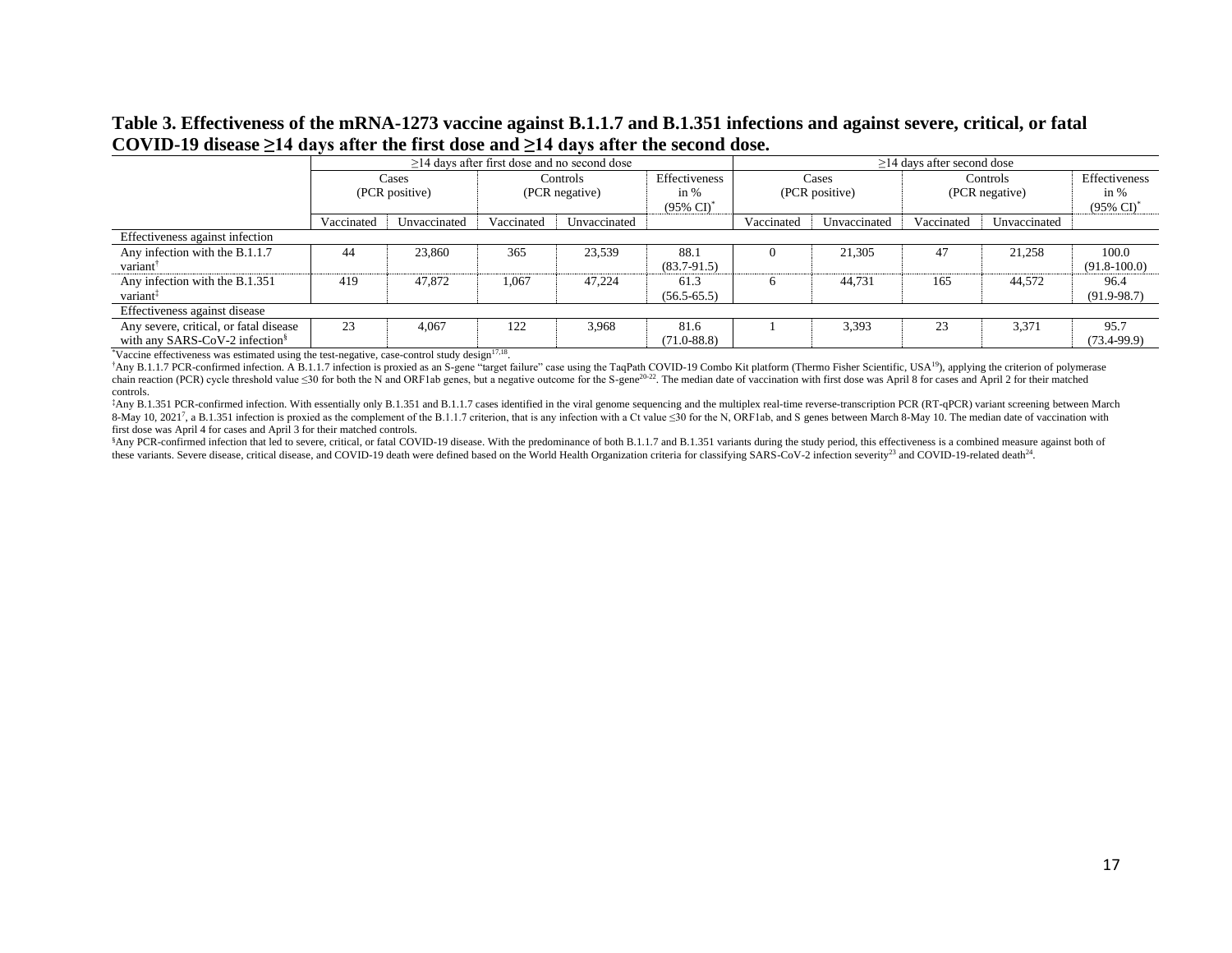**Table 4. Sensitivity analyses for effectiveness of the mRNA-1273 vaccine against B.1.1.7 and B.1.351 infections and against severe, critical, or fatal COVID-19 disease, after A) matching by sex, age, nationality, reason for PCR testing as well as PCR test date, B) adjusting for calendar week in logistic regression analysis, and C) adjusting for sex, age, nationality, reason for PCR testing, and calendar week in logistic regression analysis.** 

| 94                                                                                                                                    | $\geq$ 14 days after first dose and no second dose |                         |            |                                   |                                                |              | $\geq$ 14 days after second dose |                |                            |                                                  |  |
|---------------------------------------------------------------------------------------------------------------------------------------|----------------------------------------------------|-------------------------|------------|-----------------------------------|------------------------------------------------|--------------|----------------------------------|----------------|----------------------------|--------------------------------------------------|--|
|                                                                                                                                       |                                                    | Cases<br>(PCR positive) |            | <b>Controls</b><br>(PCR negative) | Effectiveness<br>in %<br>$(95\% \text{ Cl})^*$ |              | Cases<br>(PCR positive)          |                | Controls<br>(PCR negative) | Effectiveness<br>in $%$<br>$(95\% \text{ Cl})^*$ |  |
|                                                                                                                                       | Vaccinated                                         | Unvaccinated            | Vaccinated | Unvaccinated                      |                                                | Vaccinated   | Unvaccinated                     | Vaccinated     | Unvaccinated               |                                                  |  |
| Matching by sex, age, nationality, reason for PCR testing, and PCR test date<br>A)                                                    |                                                    |                         |            |                                   |                                                |              |                                  |                |                            |                                                  |  |
| Effectiveness against infection                                                                                                       |                                                    |                         |            |                                   |                                                |              |                                  |                |                            |                                                  |  |
| Any infection with the<br>$B.1.1.7$ variant <sup>†</sup>                                                                              | 14                                                 | 12,828                  | 97         | 12,745                            | 85.7<br>$(74.7 - 92.4)$                        | $\Omega$     | 11,689                           | 6              | 11,683                     | 100.0<br>$(36.0 - 100.0)$                        |  |
| Any infection with the<br>$B.1.351$ variant <sup>‡</sup>                                                                              | 158                                                | 29,153                  | 404        | 28,907                            | 61.2<br>$(53.2 - 67.9)$                        | $\mathbf{2}$ | 27,789                           | 39             | 27,752                     | 94.9<br>$(80.2 - 99.4)$                          |  |
| Effectiveness against disease                                                                                                         |                                                    |                         |            |                                   |                                                |              |                                  |                |                            |                                                  |  |
| Any severe, critical, or fatal<br>disease with any SARS-CoV-<br>2 infection $\frac{8}{3}$                                             | 6                                                  | 1,799                   | 30         | 1,775                             | 80.3<br>$(51.7-93.3)$                          | $\Omega$     | 1,580                            | $\overline{0}$ | 1,580                      | Omitted                                          |  |
| Adjusting for calendar week in regression analysis<br>B)                                                                              |                                                    |                         |            |                                   |                                                |              |                                  |                |                            |                                                  |  |
| Effectiveness against infection                                                                                                       |                                                    |                         |            |                                   |                                                |              |                                  |                |                            |                                                  |  |
| Any infection with the<br>$B.1.1.7$ variant <sup>†</sup>                                                                              | 44                                                 | 23,860                  | 365        | 23,539                            | 88.2<br>$(83.8-91.4)$                          | $\Omega$     | 21,305                           | 47             | 21,258                     | 100.0<br>$(Omitted^{**})$                        |  |
| Any infection with the<br>$B.1.351$ variant <sup>‡</sup>                                                                              | 419                                                | 47,872                  | 1,067      | 47,224                            | 67.8<br>$(63.8 - 71.3)$                        | 6            | 44,731                           | 165            | 44,572                     | 95.8<br>$(90.6 - 98.2)$                          |  |
| Effectiveness against disease                                                                                                         |                                                    |                         |            |                                   |                                                |              |                                  |                |                            |                                                  |  |
| Any severe, critical, or fatal<br>disease with any SARS-CoV-<br>2 infection $\frac{8}{3}$                                             | 23                                                 | 4,067                   | 122        | 3,968                             | 83.5<br>$(74.0 - 89.6)$                        |              | 3,393                            | 23             | 3,371                      | 89.0<br>$(15.2 - 98.6)$                          |  |
| Adjusting for sex, age, nationality <sup>††</sup> , reason for PCR testing, and calendar week in regression analysis<br>$\mathcal{C}$ |                                                    |                         |            |                                   |                                                |              |                                  |                |                            |                                                  |  |
| Effectiveness against infection                                                                                                       |                                                    |                         |            |                                   |                                                |              |                                  |                |                            |                                                  |  |
| Any infection with the<br>$B.1.1.7$ variant <sup>†</sup>                                                                              | 44                                                 | 23,860                  | 365        | 23,539                            | 88.2<br>$(83.8-91.4)$                          | $\Omega$     | 21,305                           | 47             | 21,258                     | 100.0<br>(Omitted**)                             |  |
| Any infection with the<br>$B.1.351$ variant <sup>‡</sup>                                                                              | 419                                                | 47,872                  | 1,067      | 47,224                            | 68.2<br>$(64.3 - 71.7)$                        | 6            | 44,731                           | 165            | 44,572                     | 96.0<br>$(90.9 - 98.2)$                          |  |
| Effectiveness against disease                                                                                                         |                                                    |                         |            |                                   |                                                |              |                                  |                |                            |                                                  |  |
| Any severe, critical, or fatal<br>disease with any SARS-CoV-<br>2 infection $\frac{8}{3}$                                             | 23                                                 | 4,067                   | 122        | 3,968                             | 83.7<br>$(74.1 - 89.7)$                        |              | 3,393                            | 23             | 3,371                      | 89.5<br>$(18.8 - 98.7)$                          |  |

 $*$ Vaccine effectiveness was estimated using the test-negative, case-control study design $17,18$ .

†Any B.1.1.7 PCR-confirmed infection. A B.1.1.7 infection is proxied as an S-gene "target failure" case using the TaqPath COVID-19 Combo Kit platform (Thermo Fisher Scientific, USA<sup>19</sup>), applying the criterion of polymerase chain reaction (PCR) cycle threshold value  $\leq 30$  for both the N and ORF1ab genes, but a negative outcome for the S-gene<sup>20-22</sup>.

‡Any B.1.351 PCR-confirmed infection. With essentially only B.1.351 and B.1.1.7 cases identified in the viral genome sequencing and the multiplex real-time reverse-transcription PCR (RT-qPCR) variant screening between March 8-May 10, 2021<sup>7</sup>, a B.1.351 infection is proxied as the complement of the B.1.1.7 criterion, that is any infection with a Ct value ≤30 for the N, ORF1ab, and S genes between March 8-May 10.

<sup>§</sup>Any PCR-confirmed infection that led to severe, critical, or fatal COVID-19 disease. With the predominance of both B.1.1.7 and B.1.351 variants during the study period, this effectiveness is a combined measure against b these variants. Severe disease, critical disease, and COVID-19 death were defined based on the World Health Organization criteria for classifying SARS-CoV-2 infection severity<sup>23</sup> and COVID-19-related death<sup>24</sup>. ¶There were no vaccinated persons among cases and controls, and thus estimate could not be attained.

\*\*There were no events among vaccinated.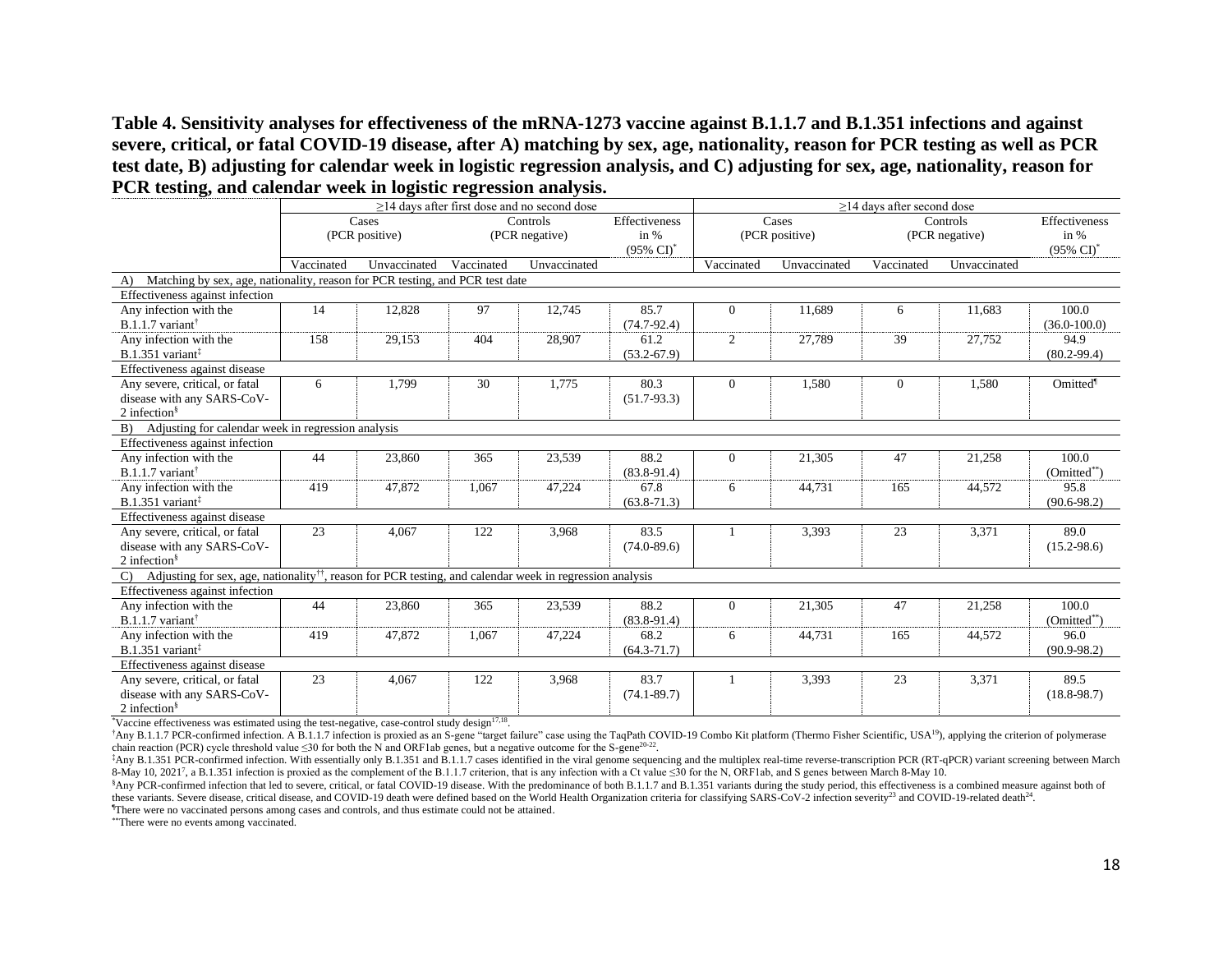\*\*Nationality was included in the regression analysis as a categorical variable comprising the most populous nationalities in Qatar as follows: Bangladeshis, Filipinos, Egyptians, Indians, Nepalese, Pakistanis, Qataris, Su Lankans, and other nationalities in Qatar.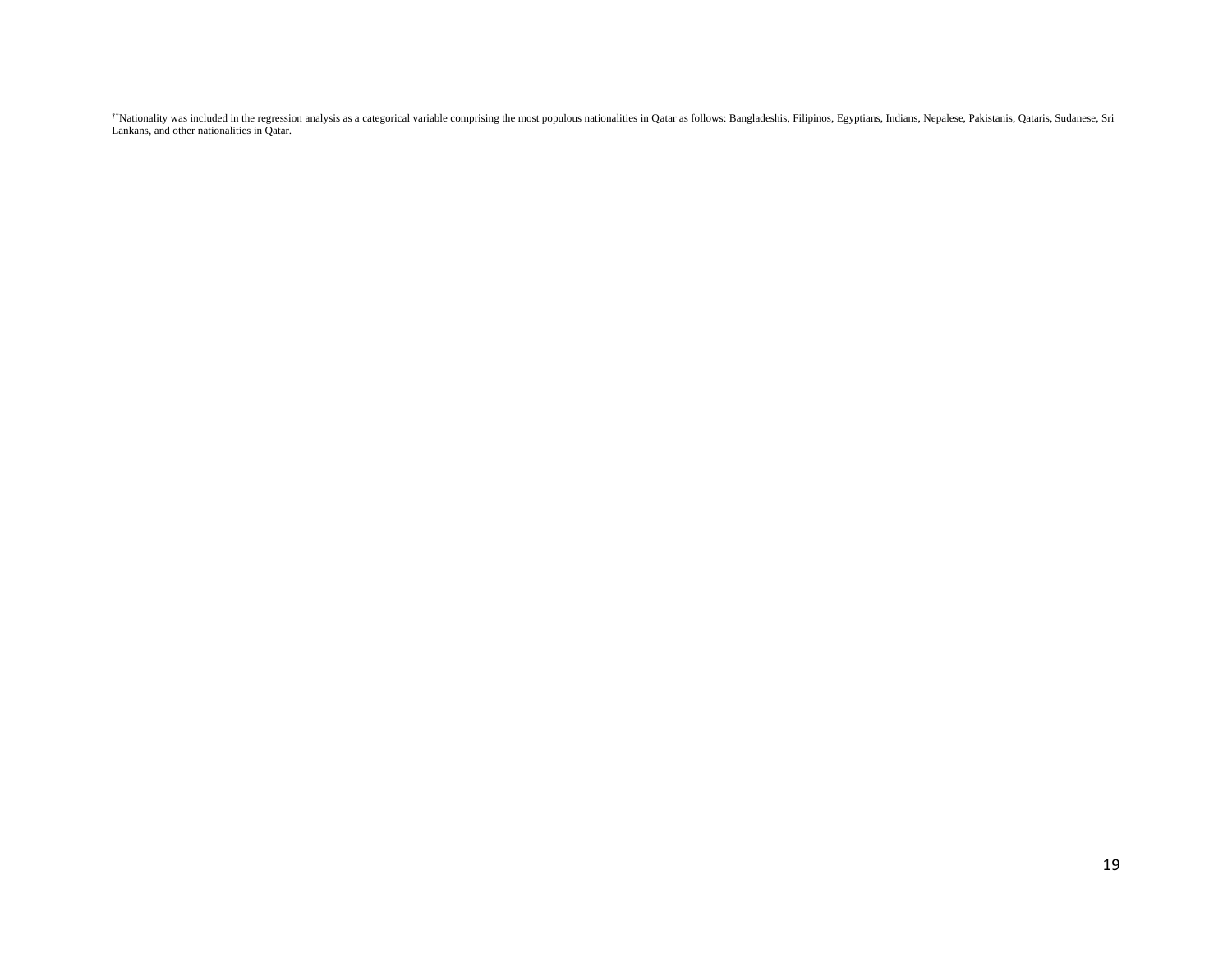### **Methods**

#### **Data sources and study design**

This study was conducted in the resident population of Qatar. COVID-19 laboratory testing, vaccination, clinical infection data, and related demographic details were extracted from the integrated nationwide digital-health information platform that hosts the national, federated SARS-CoV-2 databases. These databases are complete and have captured all SARS-CoV-2 related data since epidemic onset. Nearly all individuals were vaccinated (free of charge) in Qatar and not elsewhere. In rare situations where an individual received the mRNA-1273 COVID-19 vaccine outside Qatar, the individual's vaccination details were still recorded in the health system at port of entry (airport) upon return to Qatar given the national requirements and to benefit from privileges associated with vaccination such as quarantine exemption.

Vaccine effectiveness was estimated using the test-negative, case-control study design, a standard design for assessing vaccine effectiveness against influenza $17,18$ . Key to this design is the control of bias arising from misclassification of infection and differences in health careseeking behavior between vaccinated and unvaccinated individuals<sup>17,18</sup>. The STROBE checklist can be found in Supplementary Table 3. Cases and controls were matched one-to-one by sex, age, nationality, and reason for SARS-CoV-2 polymerase chain reaction (PCR) testing. Matching of cases and controls was performed to control for known differences in risk of exposure to the infection in Qatar<sup>4,25-27</sup>.

Effectiveness was estimated against documented infection (defined as a PCR-positive swab regardless of the reason for PCR testing or presence of symptoms) with the B.1.1.7 or B.1.351 variants, as well as against severe, critical, or fatal disease due to any SARS-CoV-2 infection (predominantly B.1.1.7 and B.1.351<sup>7</sup>). Classification of COVID-19 case severity (acute-care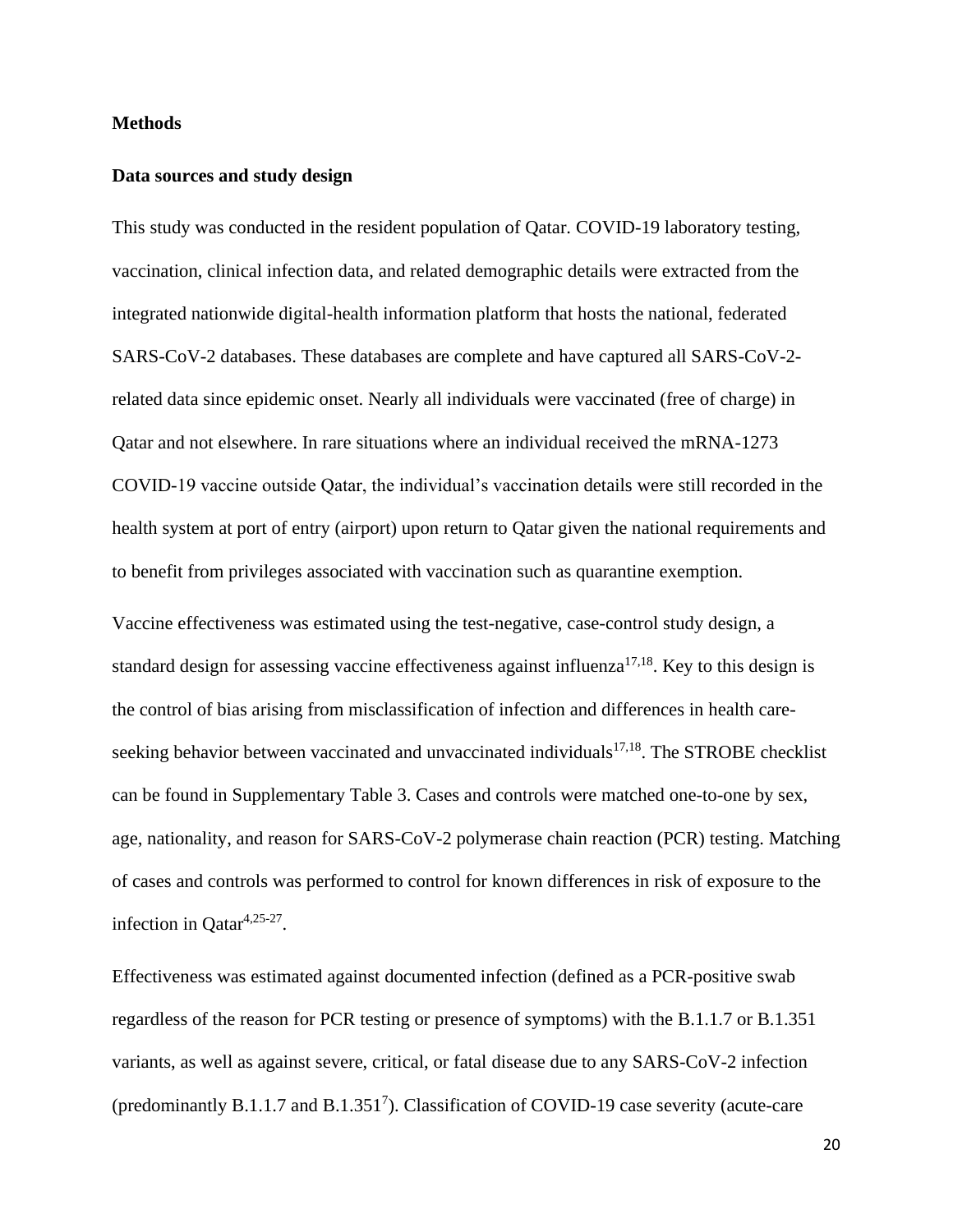hospitalizations)<sup>23</sup>, criticality (ICU hospitalizations)<sup>23</sup>, and fatality<sup>24</sup> followed the World Health Organization guidelines, and assessments were made by trained medical personnel using individual chart reviews.

Classification of infections by variant type was informed by weekly rounds of viral genome sequencing and multiplex, real-time reverse-transcription PCR (RT-qPCR) variant screening<sup>6</sup> of randomly collected clinical samples<sup>7</sup>, as well as by results of deep sequencing of wastewater samples<sup>7</sup>. Based on existing evidence<sup>20-22</sup>, a B.1.1.7 case was defined as an S-gene "target failure" using TaqPath COVID-19 Combo Kits (Thermo Fisher Scientific,  $USA^{19}$ ; >85% of PCR testing in Qatar) applying the criterion of a PCR cycle threshold (Ct) value  $\leq 30$  for both the N and ORF1ab genes, and a negative outcome for the S gene<sup>22</sup>. Meanwhile, with essentially only B.1.351 and B.1.1.7 cases identified from March 8, 2021 until the end of study (May 10, 2021) in the viral genome sequencing and multiplex RT-qPCR variant screening<sup>7</sup>, a B.1.351 case was proxied as the complement of B.1.1.7 criteria, that is, any infection with a Ct value  $\leq 30$  for the N, ORF1ab, and S genes<sup>3</sup>.

With these considerations to ascertain infection by B.1.1.7 and B.1.351, the study extended from February 1-May 10, 2021 for B.1.1.7, from March 8-May 10, 2021 for B.1.351, and from February 1-May 10, 2021 for any severe, critical, or fatal COVID-19 disease. All records of PCR testing for those vaccinated and unvaccinated during the study duration were examined. All records of vaccination with one or two doses using a vaccine other than mRNA-1273 were excluded. Every case that met the inclusion criteria (a B.1.1.7 case, or a B.1.351 case, or a severe or critical or fatal COVID-19 disease case) and that could be matched to a control was included in the analysis. Both PCR-test outcomes and vaccination status were ascertained at the time of the PCR test. Each person that had a positive PCR test result and hospital admission was subject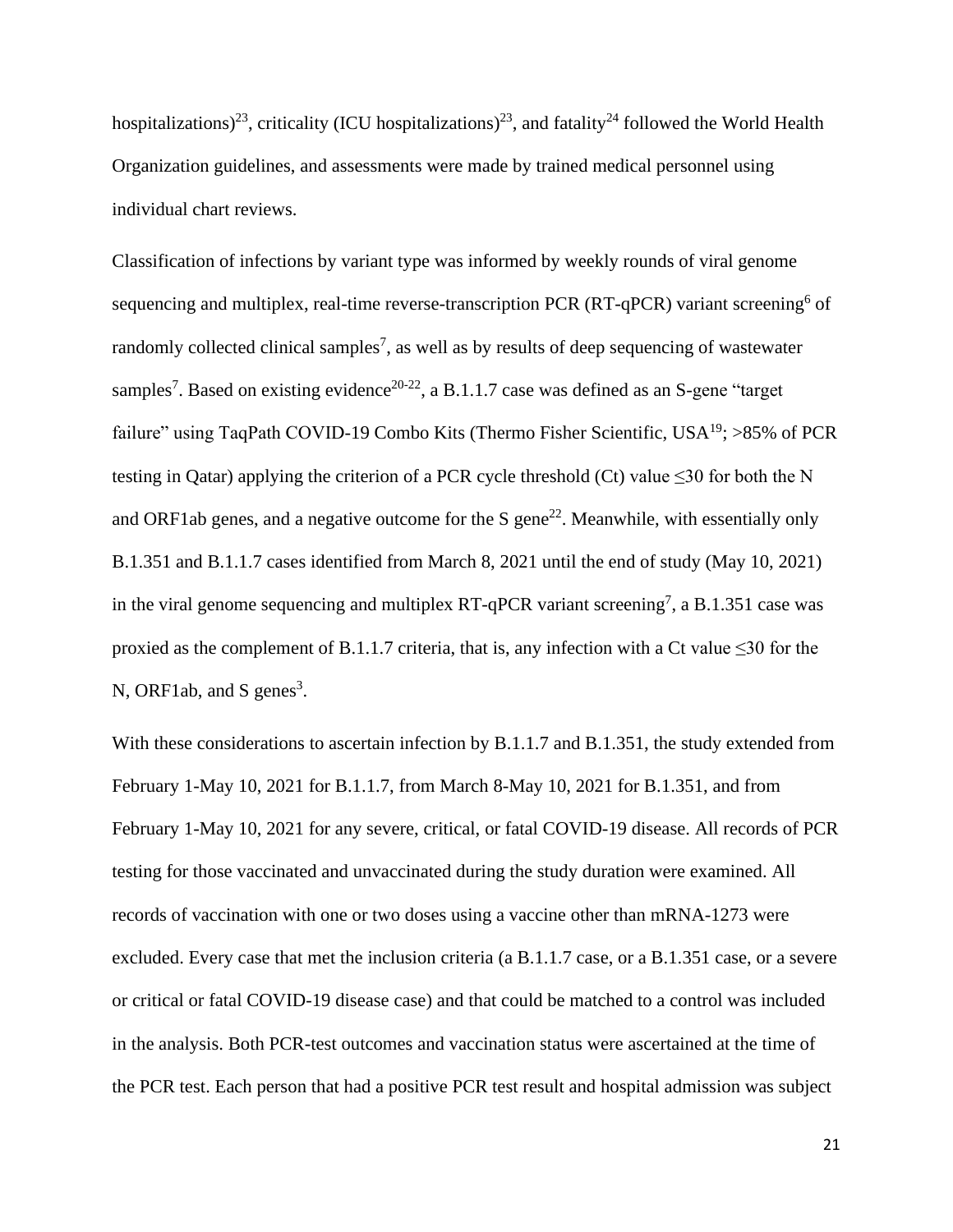to an infection severity assessment every three days until discharge or death. Individuals who progressed to COVID-19 disease between the time of the positive PCR test result and the end of the study were classified based on their worst outcome, starting with death $24$ , followed by critical disease<sup>23</sup>, and then severe disease<sup>23</sup>.

The study was approved by the Hamad Medical Corporation and Weill Cornell Medicine-Qatar Institutional Review Boards with waiver of informed consent.

### **Laboratory methods**

Nasopharyngeal and/or oropharyngeal swabs (Huachenyang Technology, China) were collected for PCR testing and placed in Universal Transport Medium (UTM). Aliquots of UTM were: extracted on a QIAsymphony platform (QIAGEN, USA) and tested with real-time reversetranscription PCR (RT-qPCR) using TaqPath™ COVID-19 Combo Kits (100% sensitivity and specificity<sup>19</sup>; Thermo Fisher Scientific, USA) on an ABI 7500 FAST (ThermoFisher, USA); extracted using a custom protocol<sup>28</sup> on a Hamilton Microlab STAR (Hamilton, USA) and tested using AccuPower SARS-CoV-2 Real-Time RT-PCR Kits  $(100\%$  sensitivity and specificity<sup>29</sup>; Bioneer, Korea) on an ABI 7500 FAST; or loaded directly into a Roche cobas® 6800 system and assayed with a cobas® SARS-CoV-2 Test  $(95%$  sensitivity, 100% specificity<sup>30</sup>; Roche, Switzerland). The first assay targets the viral S, N, and ORF1ab regions. The second targets the viral RdRp and E-gene regions, and the third targets the ORF1ab and E-gene regions.

All tests were conducted at the HMC Central Laboratory or Sidra Medicine Laboratory, following standardized protocols.

# **Statistical analysis**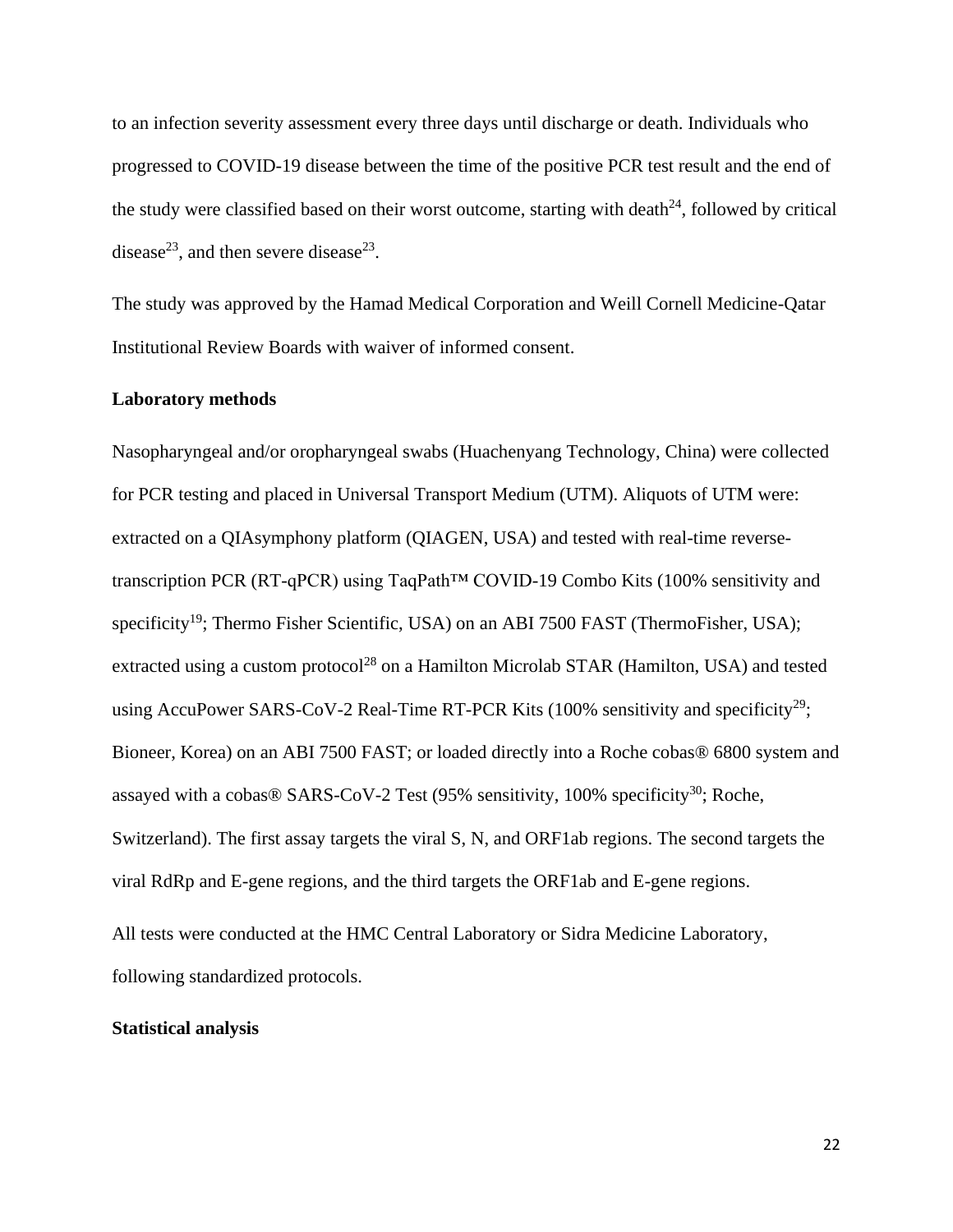Descriptive statistics (frequency distributions and measures of central tendency) were used to characterize the study samples. The odds ratio, comparing odds of vaccination among cases to that among controls, and its associated 95% CI were calculated using the exact method. Confidence intervals were not adjusted for multiplicity. Interactions were not investigated. Vaccine effectiveness at different time frames and its associated 95% CI were then calculated by applying the following equation<sup>17,18</sup>:

Vaccine effectiveness = 
$$
1 - \frac{vaccinated \ among \ cases \times unvacinated \ among \ controls}{vaccinated \ among \ controls \times unvacinated \ among \ cases}
$$

### **Additional analyses**

To ensure that vaccine effectiveness estimates were not biased by epidemic phase and the gradual roll-out of vaccination during the study, two sensitivity analyses were conducted, first matching by the exact PCR testing date and second by logistic regression to adjust for calendar week<sup>17,31</sup>. To further ensure control for confounding<sup>32,33</sup>, a third sensitivity analysis was conducted adjusting additionally for the matching factors in logistic regression, that is sex, age, reason for PCR testing, and nationality (grouping was based on the most populous nationality groups in Qatar, see Tables 1 and 4).

Additional analyses were conducted to estimate vaccine effectiveness against symptomatic infection, defined as a PCR-positive test conducted because of clinical suspicion due to presence of symptoms compatible with a respiratory tract infection, and against asymptomatic infection, defined as a PCR-positive test conducted with no reported presence of symptoms compatible with a respiratory tract infection, that is the PCR testing was done as part of a survey, for pretravel requirement, or at port of entry into the country (Supplementary Table 1).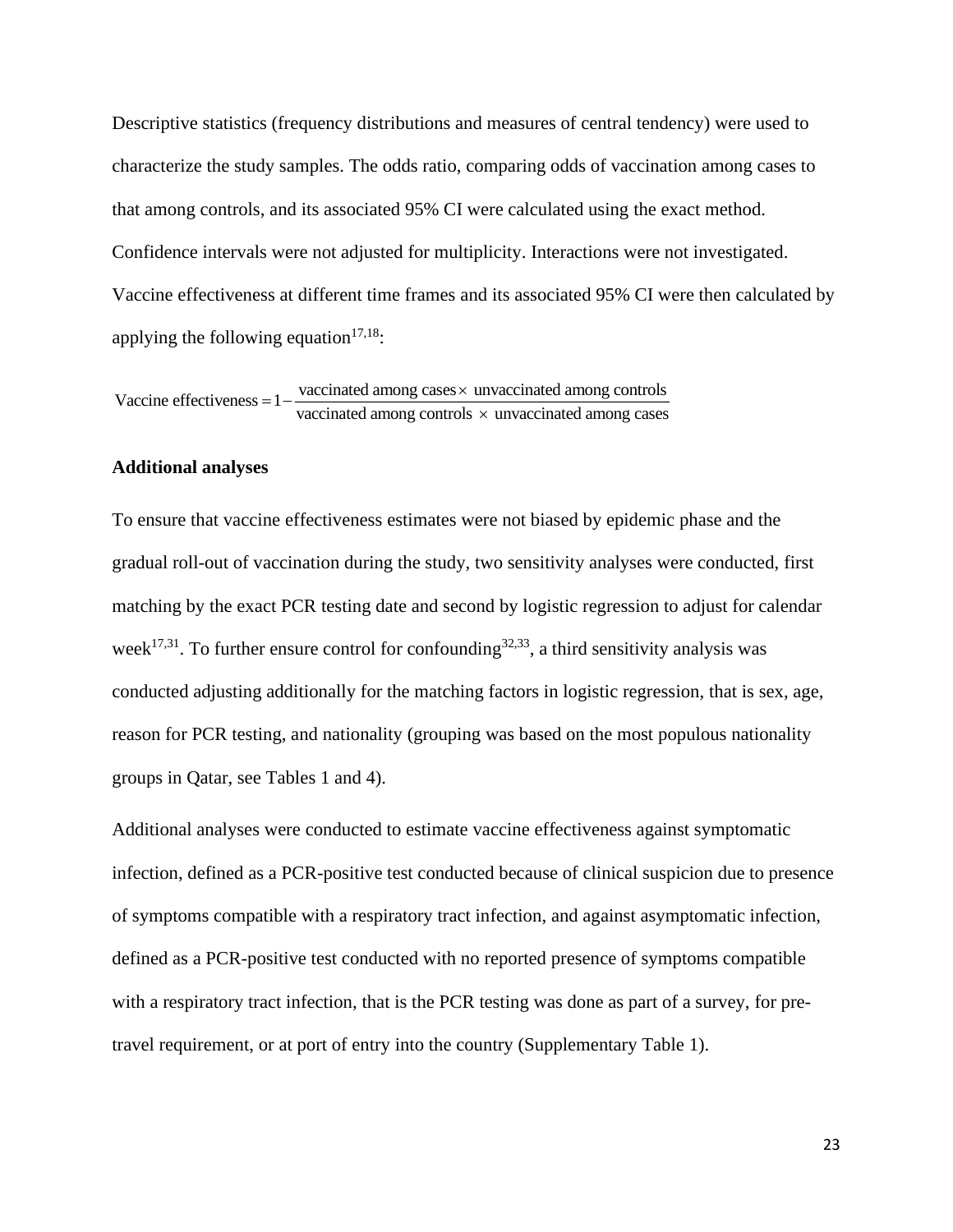Vaccine effectiveness was further assessed using a cohort study design<sup>3,34,35</sup> by comparing infection incidence in those who completed ≥14 days after the second dose with incidence in the national cohort of individuals who were antibody-negative. The incidence rate of infection was calculated for each of the variants using a Poisson log-likelihood regression model with the STATA 16.1<sup>36</sup> *stptime* command. The incidence rate ratio was calculated using the exact method. Vaccine effectiveness (with no adjustment for multiplicity) was estimated using the equation:

Vaccine effectiveness  $= 1 - \frac{\text{incidence rate of infection among the vacinated individuals}}{1 - \text{incidence rate of infection among the vaccinated individuals}}$ incidence rate of infection among the antibody-negative individuals  $= 1 - \frac{$  incluence rate of infection among the vaccinated individuals  $\overline{\phantom{a}}$ .

Further details on this type of analysis and the antibody-negative cohort can be found in our previous studies of reinfection<sup>34,35</sup>.

Analyses were conducted in STATA/SE  $16.1^{36}$ .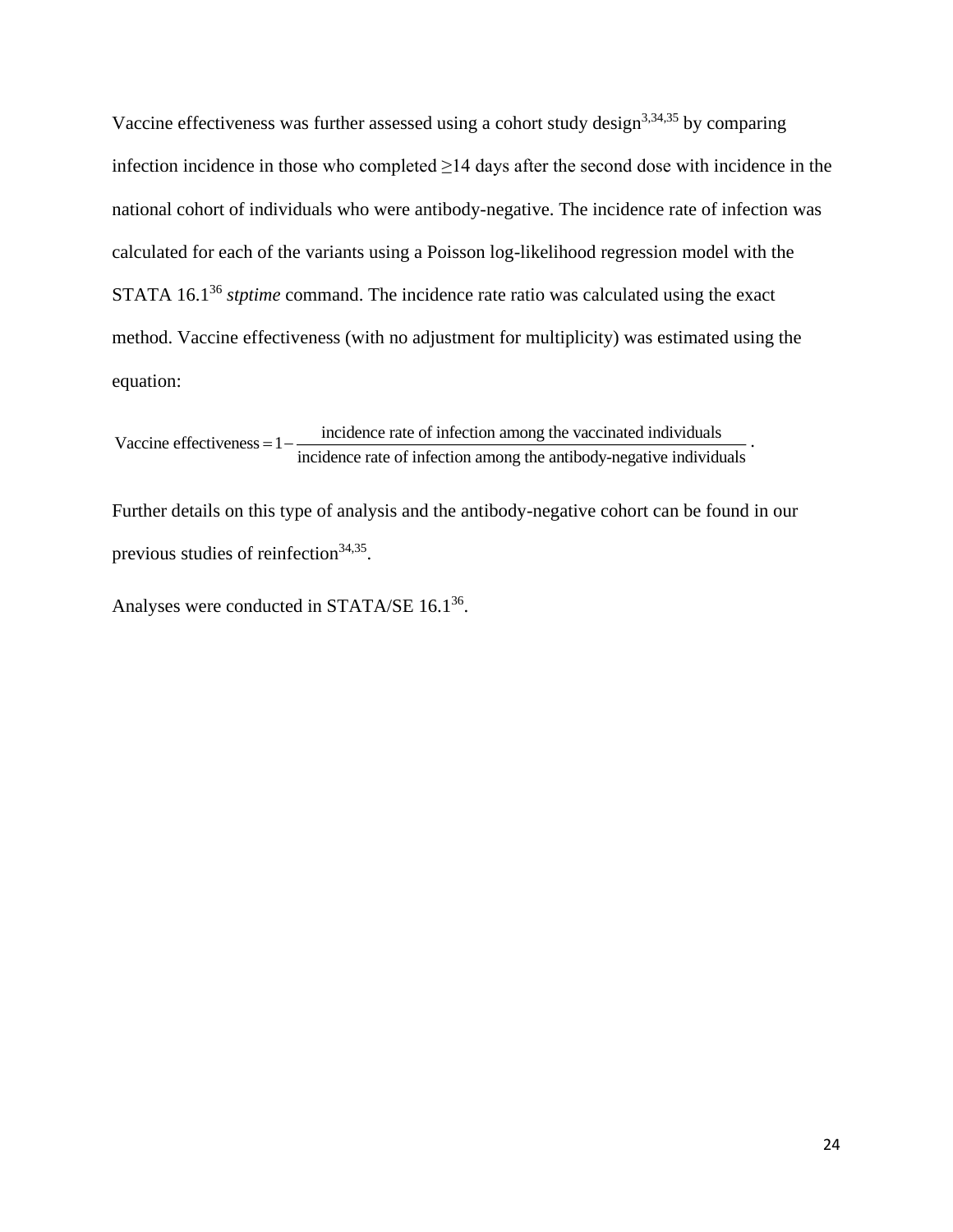# **Data availability**

The dataset of this study is a property of the Qatar Ministry of Public Health that was provided to the researchers through a restricted-access agreement that prevents sharing the dataset with a third party or publicly. Future access to this dataset can be considered through a direct application for data access to Her Excellency the Minister of Public Health (https://www.moph.gov.qa/english/Pages/default.aspx). Aggregate data are available within the manuscript and its Supplementary information.

# **Code availability**

Standard epidemiological analyses were conducted using standard commands in STATA/SE 16.1<sup>36</sup> . The commands/code are accessible using URL: <https://github.com/IDEGWCMQ/Vaccine-effectiveness-code>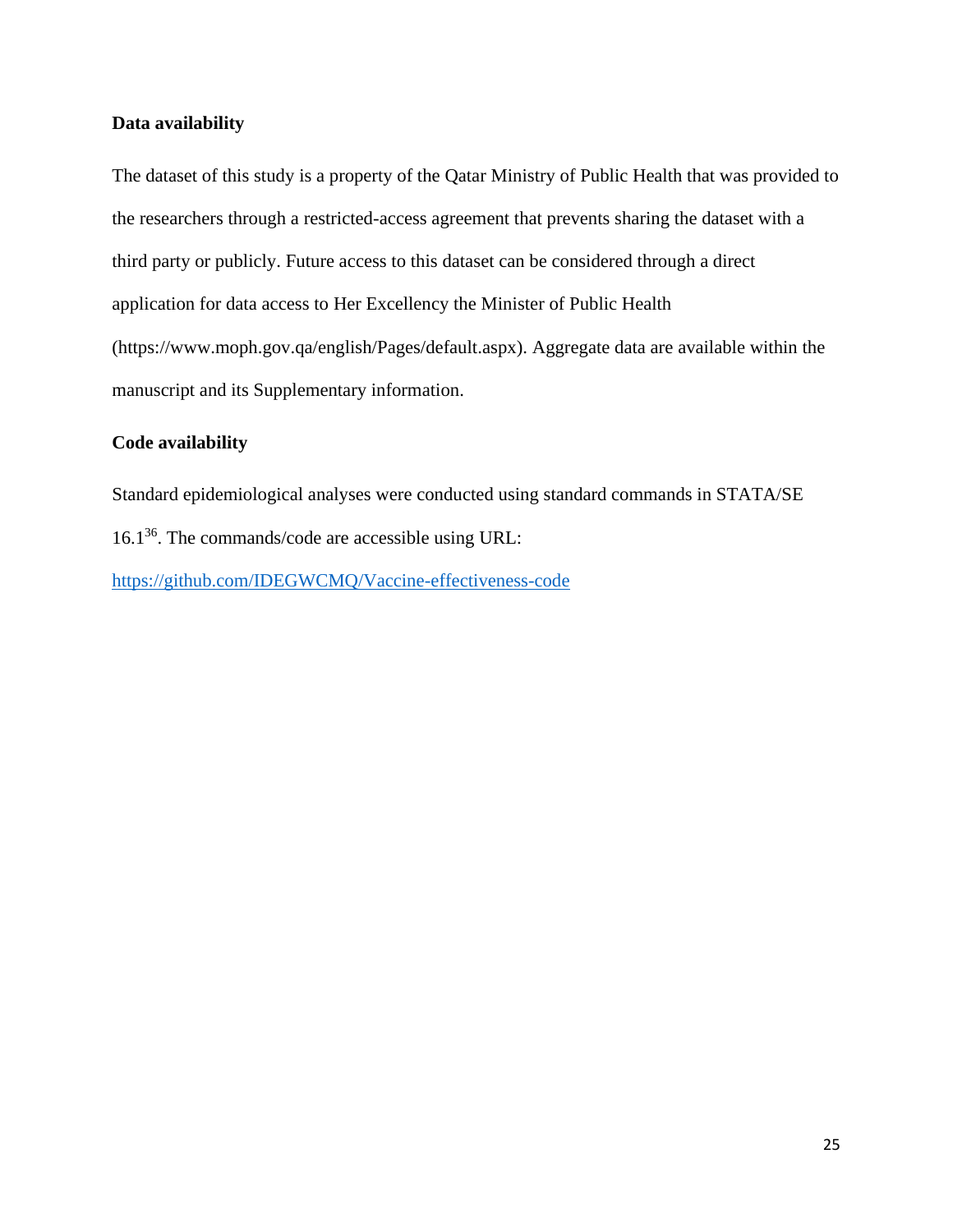# **References**

- 25. Al-Thani, M.H.*, et al.* SARS-CoV-2 infection is at herd immunity in the majority segment of the population of Qatar. *Open Forum Infectious Diseases* (2021).
- 26. Jeremijenko, A.*, et al.* Herd Immunity against Severe Acute Respiratory Syndrome Coronavirus 2 Infection in 10 Communities, Qatar. *Emerg Infect Dis* **27**, 1343-1352 (2021).
- 27. Coyle, P.V.*, et al.* SARS-CoV-2 seroprevalence in the urban population of Qatar: An analysis of antibody testing on a sample of 112,941 individuals. *iScience*, 102646 (2021).
- 28. Kalikiri, M.K.R.*, et al.* High-throughput extraction of SARS-CoV-2 RNA from nasopharyngeal swabs using solid-phase reverse immobilization beads. *medRxiv*, 2020.2004.2008.20055731 (2020).
- 29. Kubina, R. & Dziedzic, A. Molecular and Serological Tests for COVID-19 a Comparative Review of SARS-CoV-2 Coronavirus Laboratory and Point-of-Care Diagnostics. *Diagnostics (Basel)* **10**(2020).
- 30. US Food and Drug Administration. Cobas® SARS-CoV-2: Qualitative assay for use on the cobas® 6800/8800 Systems. Avilable from: [https://www.fda.gov/media/136049/download.](https://www.fda.gov/media/136049/download) Accessed on: December 02, 2020. (2020).
- 31. Jacoby, P. & Kelly, H. Is it necessary to adjust for calendar time in a test negative design?: Responding to: Jackson ML, Nelson JC. The test negative design for estimating influenza vaccine effectiveness. Vaccine 2013;31(April (17)):2165-8. *Vaccine* **32**, 2942 (2014).
- 32. Pearce, N. Analysis of matched case-control studies. *BMJ* **352**, i969 (2016).
- 33. Rothman, K.J., Greenland, S. & Lash, T.L. *Modern epidemiology*, (Wolters Kluwer Health/Lippincott Williams & Wilkins, Philadelphia, 2008).
- 34. Abu-Raddad, L.J.*, et al.* Assessment of the risk of SARS-CoV-2 reinfection in an intense re-exposure setting. *Clinical Infectious Diseases* (2020. ciaa1846. doi: 10.1093/cid/ciaa1846).
- 35. Abu-Raddad, L.J.*, et al.* SARS-CoV-2 antibody-positivity protects against reinfection for at least seven months with 95% efficacy. *EClinicalMedicine* **35**, 100861 (2021).
- 36. StataCorp. Statistical Software: Release 16.1. *College Station, TX: Stata Corporation* (2019).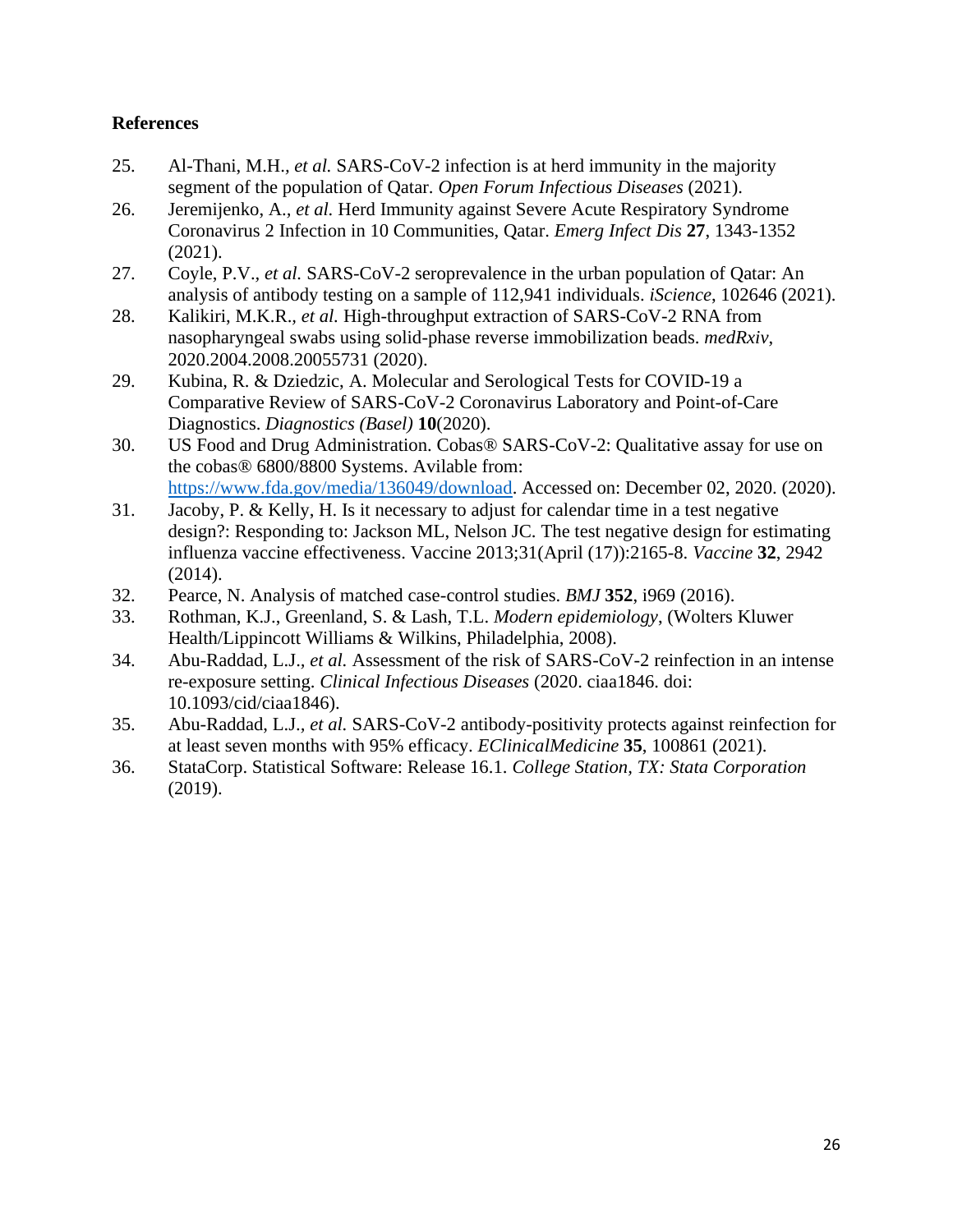# **Supplementary Material**

# **Table of Contents**

| Supplementary Table 1. Effectiveness of the mRNA-1273 vaccine against SARS-CoV-2 symptomatic infection                                                                                                              |
|---------------------------------------------------------------------------------------------------------------------------------------------------------------------------------------------------------------------|
| Supplementary Table 2. Demographic characteristics of the cohort of vaccinated persons who completed at<br>least 14 days after the second vaccine dose and of the comparator cohort of antibody-negative controls 3 |
| Supplementary Table 3. STROBE checklist of items that should be included in reporting a case-control study                                                                                                          |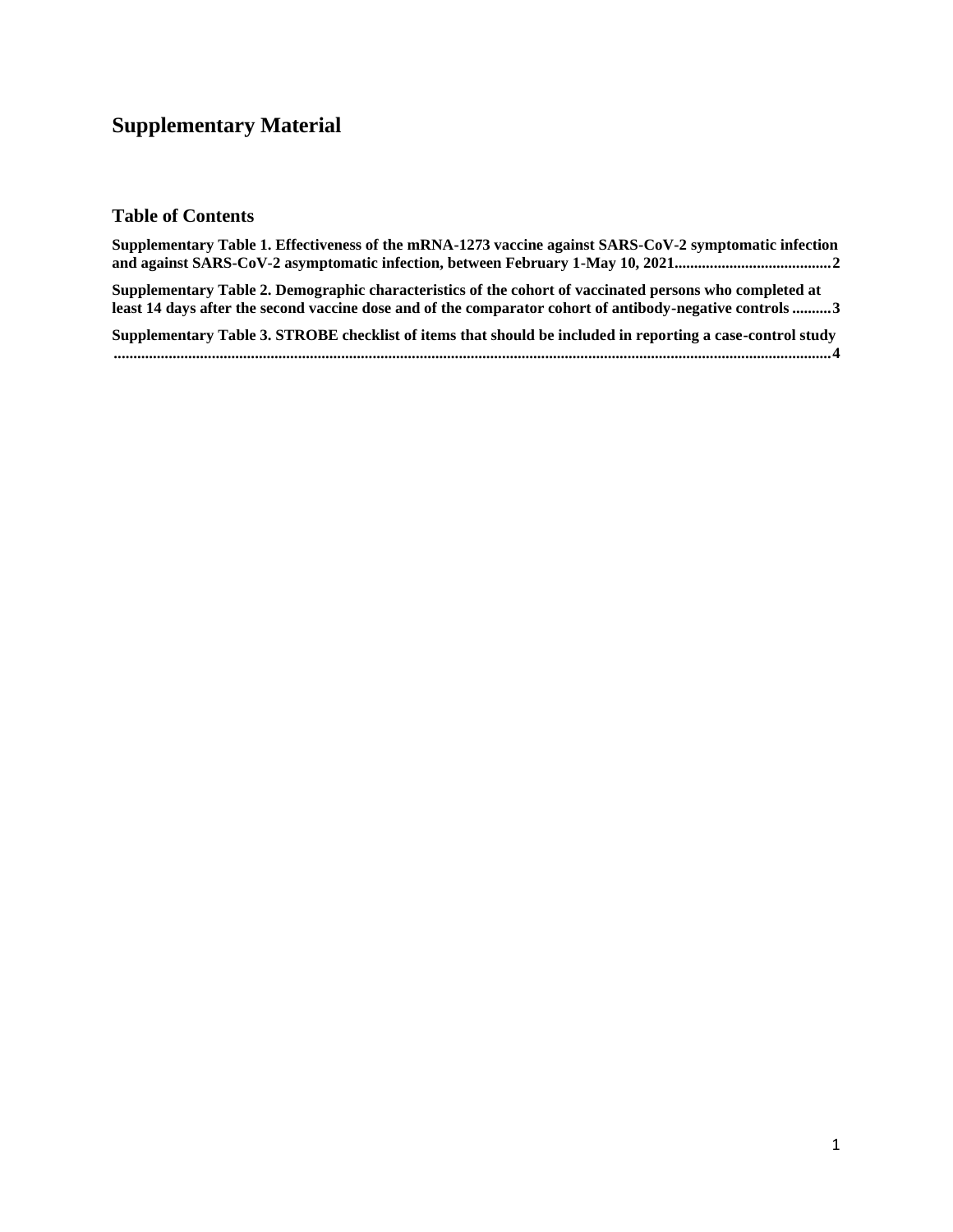# **Supplementary Table 1. Effectiveness of the mRNA-1273 vaccine against SARS-CoV-2 symptomatic infection and against SARS-CoV-2 asymptomatic infection, between February 1-May 10, 2021.**

|                                                                               | >14 days after first dose and no second dose |                |                   |                     |                                  |                   | >14 days after second dose |                   |              |                       |  |
|-------------------------------------------------------------------------------|----------------------------------------------|----------------|-------------------|---------------------|----------------------------------|-------------------|----------------------------|-------------------|--------------|-----------------------|--|
|                                                                               |                                              | Cases          | <b>Controls</b>   |                     | <b>Effectiveness</b>             | Cases             |                            | Controls          |              | <b>Effectiveness</b>  |  |
|                                                                               |                                              | (PCR positive) | (PCR negative)    |                     | in $\%$                          | (PCR positive)    |                            | (PCR negative)    |              | in $%$                |  |
|                                                                               | <b>Vaccinated</b>                            | Unvaccinated   | <b>Vaccinated</b> | <b>Unvaccinated</b> | $(95\% \text{ CI})$ <sup>*</sup> | <b>Vaccinated</b> | Unvaccinated               | <b>Vaccinated</b> | Unvaccinated | $(95\% \text{ CI})^3$ |  |
| Effectiveness against symptomatic infection <sup>†</sup>                      |                                              |                |                   |                     |                                  |                   |                            |                   |              |                       |  |
| Any symptomatic infection                                                     | 248                                          | 36.944         | 721               | 36.471              | 66.0                             |                   | 32.526                     |                   | 32.455       | 98.6                  |  |
| with SARS-CoV-2                                                               |                                              |                |                   |                     | $(60.6 - 70.7)$                  |                   |                            |                   |              | $(92.0 - 100.0)$      |  |
| Effectiveness against asymptomatic infection <sup><math>\ddagger</math></sup> |                                              |                |                   |                     |                                  |                   |                            |                   |              |                       |  |
| Any asymptomatic infection                                                    | 215                                          | 40,585         | 406               | 40.394              | 47.3                             |                   | 37,768                     | 107               | 37.669       | 92.5                  |  |
| with SARS-CoV-2                                                               |                                              |                |                   |                     | $(37.6 - 55.5)$                  |                   |                            |                   |              | $(84.8-96.9)$         |  |

\*Vaccine effectiveness was estimated using the test-negative, case-control study design.

†A symptomatic infection is defined as a PCR-positive test conducted because of clinical suspicion due to presence of symptoms compatible with a respiratory tract infection.

‡An asymptomatic infection is defined as a PCR-positive test conducted with no reported presence of symptoms compatible with a respiratory tract infection, that is the PCR testing is done as part of a survey, for pre-travel requirement, or at port of entry into the country.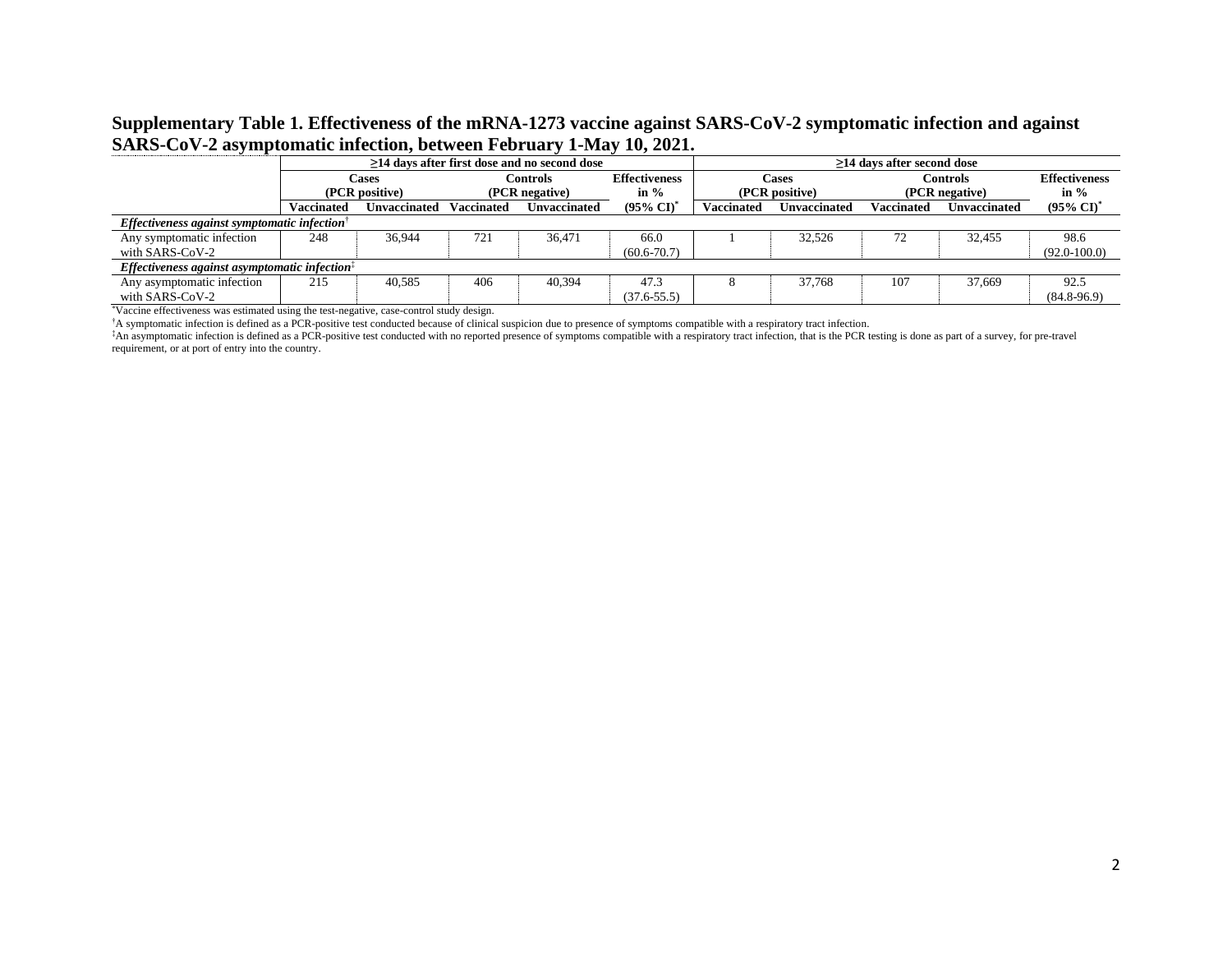| <b>Characteristics</b>                       | <b>Vaccinated persons</b> | <b>Antibody-negative controls</b> |
|----------------------------------------------|---------------------------|-----------------------------------|
| <b>Median age <math>(IQR)</math></b> — years | $40(31-50)$               | $32(24-42)$                       |
| Age group — $no.$ (%)                        |                           |                                   |
| $<30$ years                                  | 511 (20.3)                | 30,023 (40.7)                     |
| $30-39$ years                                | 745 (29.6)                | 21,502 (29.1)                     |
| $40-49$ years                                | 623 (24.7)                | 11,570(15.7)                      |
| $50-59$ years                                | 378 (15.0)                | 6,222(8.4)                        |
| $60-69$ years                                | 109(4.3)                  | 2,761(3.7)                        |
| $70+$ years                                  | 154(6.1)                  | 1,775(2.4)                        |
| <b>Sex</b>                                   |                           |                                   |
| Male                                         | 1,179(46.8)               | 32,608 (44.2)                     |
| Female                                       | 1,341 (53.2)              | 41,245 (55.9)                     |
| Nationality*                                 |                           |                                   |
| Bangladeshi                                  | 77(3.1)                   | 3,551(4.8)                        |
| Egyptian                                     | 55(2.2)                   | 5,787 (7.8)                       |
| Filipino                                     | 377 (15.0)                | 4,327(5.9)                        |
| Indian                                       | 392 (15.6)                | 11,133(15.1)                      |
| Nepalese                                     | 8(0.3)                    | 2,573(3.5)                        |
| Pakistani                                    | 82(3.3)                   | 3,807(5.2)                        |
| Qatari                                       | 1,145(45.4)               | 17,439 (23.6)                     |
| Sudanese                                     | 32(1.3)                   | 2,980(4.0)                        |
| Sri Lankan                                   | 33(1.3)                   | 1,995(2.7)                        |
| Other nationalities <sup>†</sup>             | 319 (12.7)                | 20,261 (27.4)                     |

**Supplementary Table 2. Demographic characteristics of the cohort of vaccinated persons**  who completed at least 14 days after the second vaccine dose and of the comparator cohort **of antibody-negative controls.** 

\*Nationalities were chosen to represent the most populous groups in the population of Qatar.<br>These comprise 32 other nationalities in Qatar among vaccinated persons and 148 other nationalities among antibody-negative contr